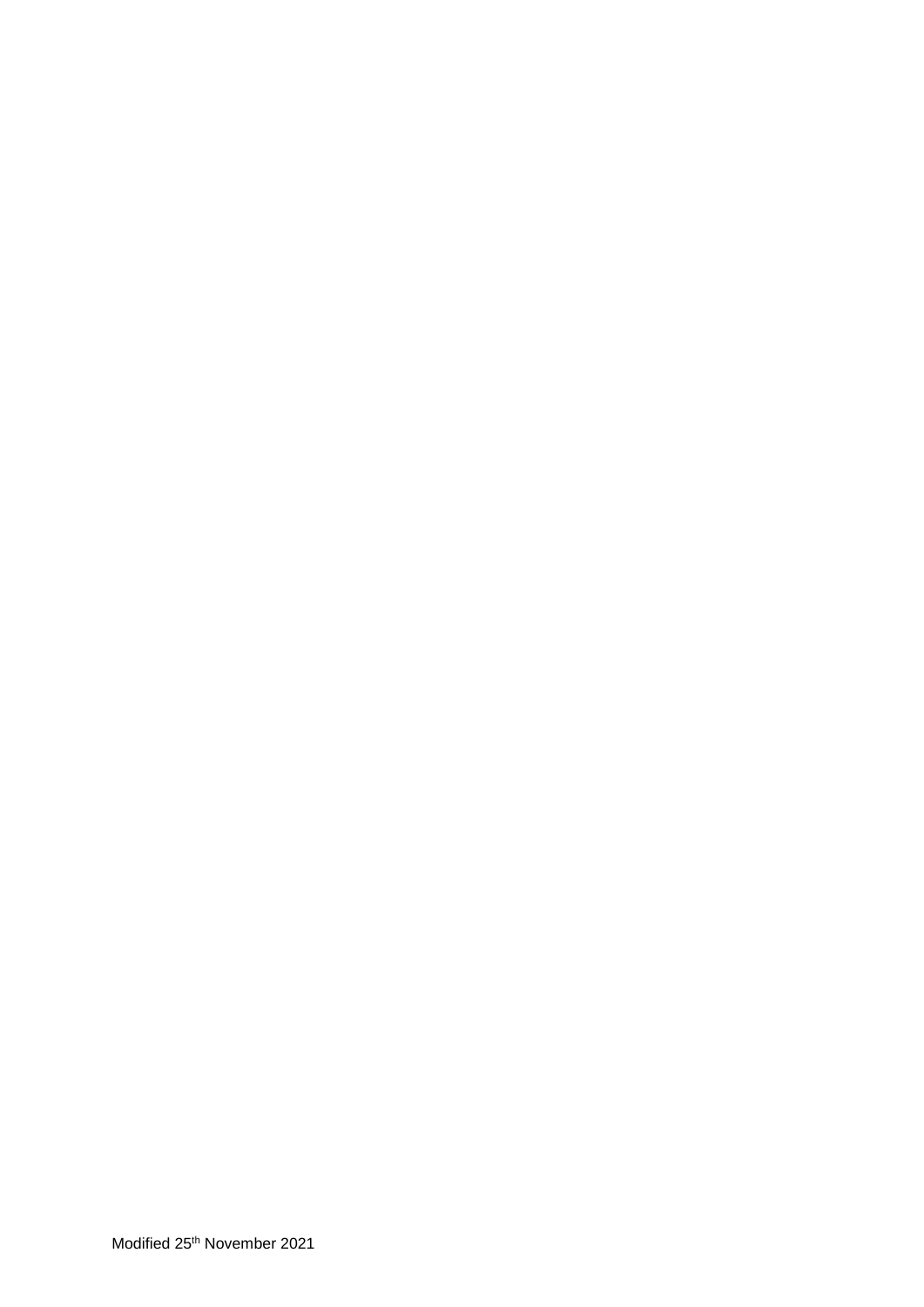## TABLE OF CONTENTS

Note – words used in this Constitution are defined at the end of the Constitution in Rule 25.

|                   | Page |
|-------------------|------|
| Part I            |      |
| Rule 1            |      |
| Rule <sub>2</sub> |      |
| Rule 3            |      |
|                   |      |
| Part II           |      |
| Rule 4            |      |
| Rule 5            |      |
| Rule <sub>6</sub> |      |
| Rule <sub>7</sub> |      |
| Rule 8            |      |
| Rule 9            |      |
| Rule 10           |      |
| Rule 11           |      |
|                   |      |
| Part III          |      |
| Rule 12           |      |
| Rule 13           |      |
| Rule 14           |      |
|                   |      |
| Part IV           |      |
| Rule 15           |      |
|                   |      |
| Part V            |      |
| Rule 16           |      |
| Rule 17           |      |
| Rule 18           |      |
| Rule 19           |      |
| Rule 20           |      |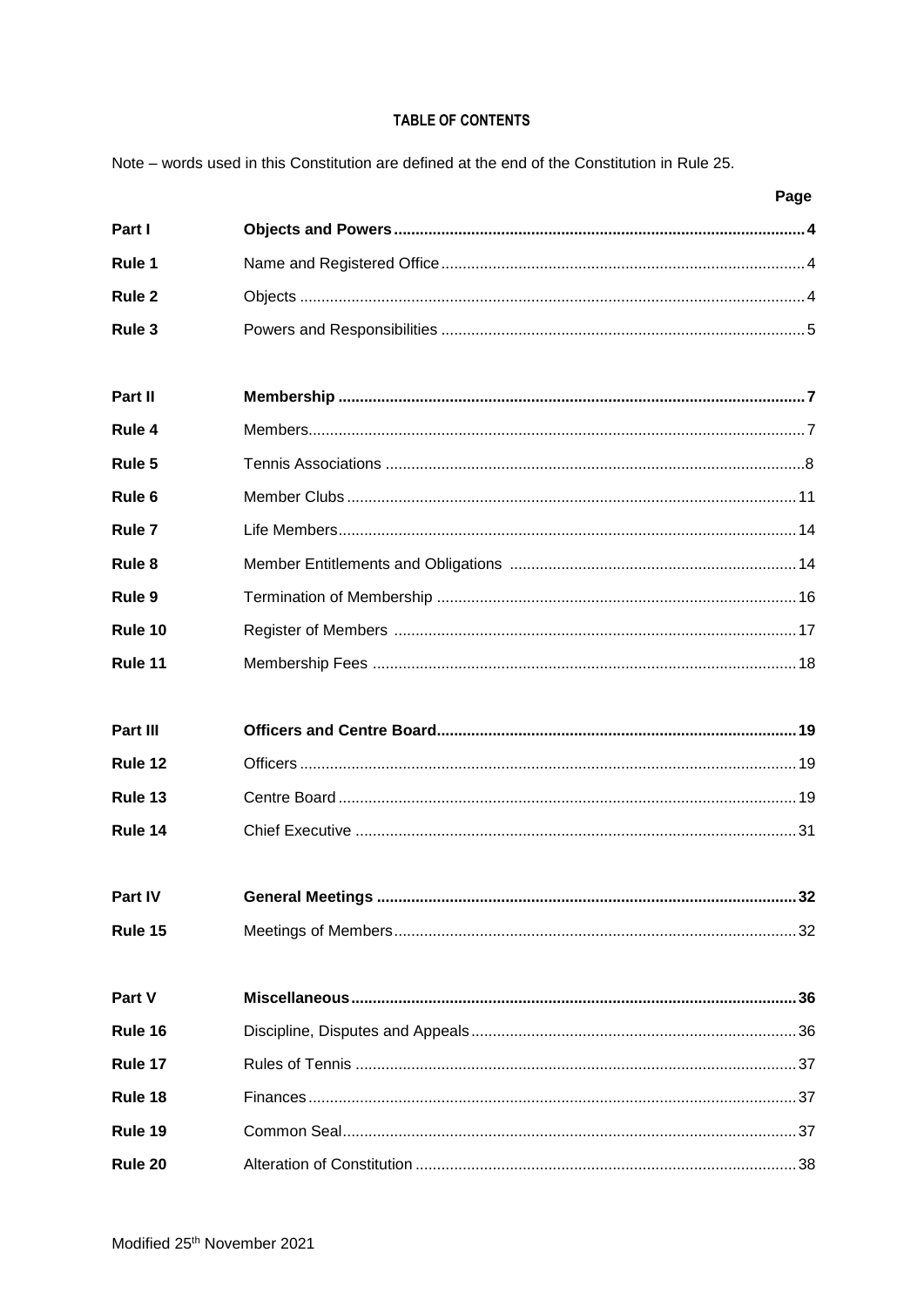| Rule 21 |  |
|---------|--|
| Rule 22 |  |
| Rule 23 |  |
| Rule 24 |  |
| Rule 25 |  |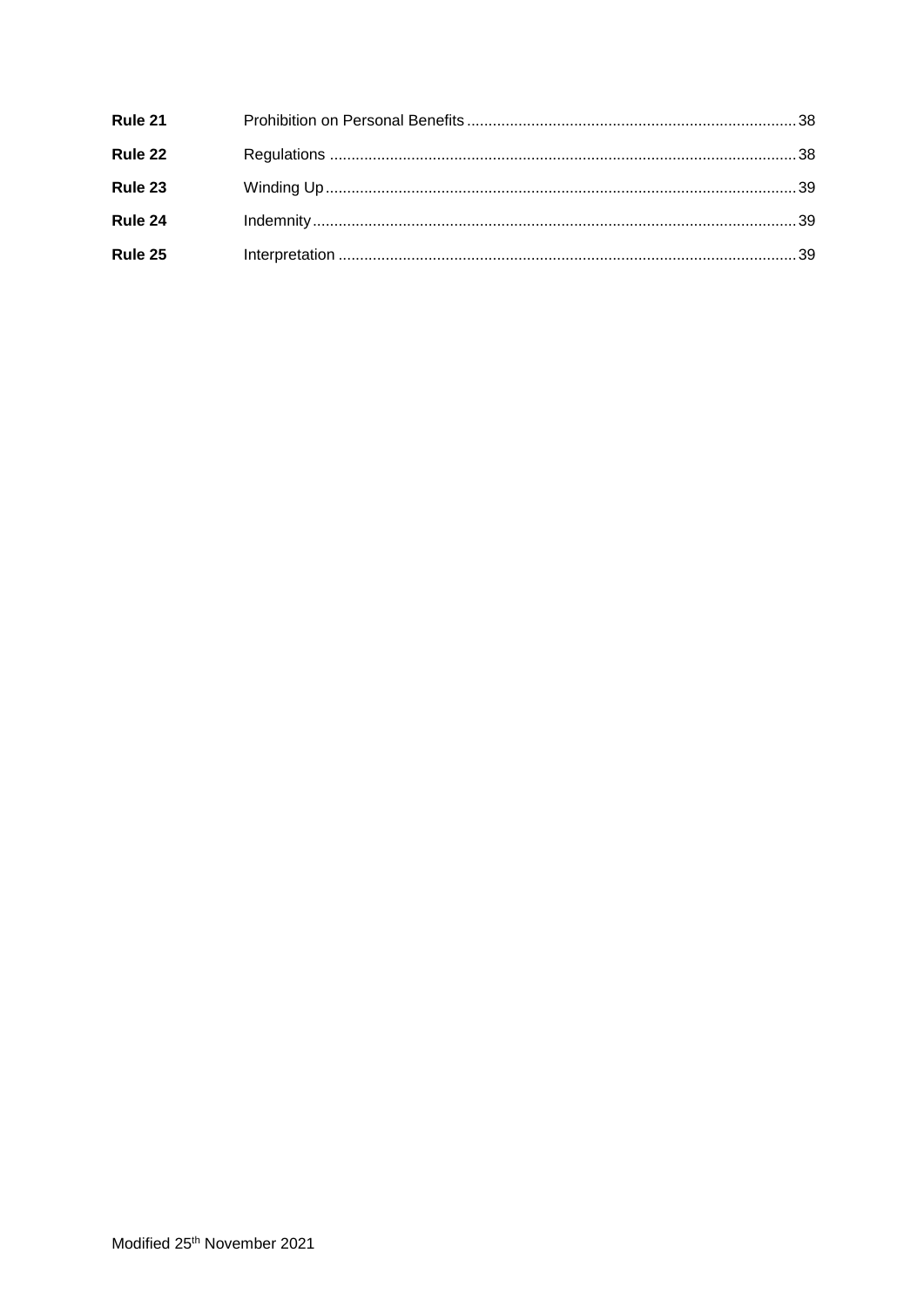## **Tennis Northern Region Incorporated**

## **Constitution**

## **Part I – Objects & Powers**

## 1. **Name and Registered Office**

- 1.1 The name of the incorporated society is Tennis Northern Region Incorporated (Tennis Northern Region).
- 1.2 The registered office of Tennis Northern Region shall be at such place in the Region as determined by the Centre Board.

## 2. **Objects**

- 2.1 The objects of Tennis Northern Region are to:
	- a. Be the body in the Northern region ("the Region") to promote, develop, enhance and protect the sport of tennis mainly as an amateur sport for the recreation and entertainment of the general public in the Region;
	- b. Develop opportunities, programmes and facilities to enable, encourage and enhance the participation, enjoyment and performance in tennis in the Region and in Tennis Northern Region's activities;
	- c. Establish, promote and stage regional and other tennis competitions and events in the Region including determining the rules for such competitions and events;
	- d. Seek and promote the membership of Tennis Northern Region by assisting and developing the Member Clubs;
	- e. Be the representative of the Members in the Region for Tennis NZ and to liaise with other Regional Centres in New Zealand;
	- f. Encourage and promote tennis as an activity in the Region that promotes the health and safety of all participants and that respects the principles of fair play and is free from doping;
	- g. Give and seek recognition for Members to obtain awards or public recognition for their services to tennis in the Region;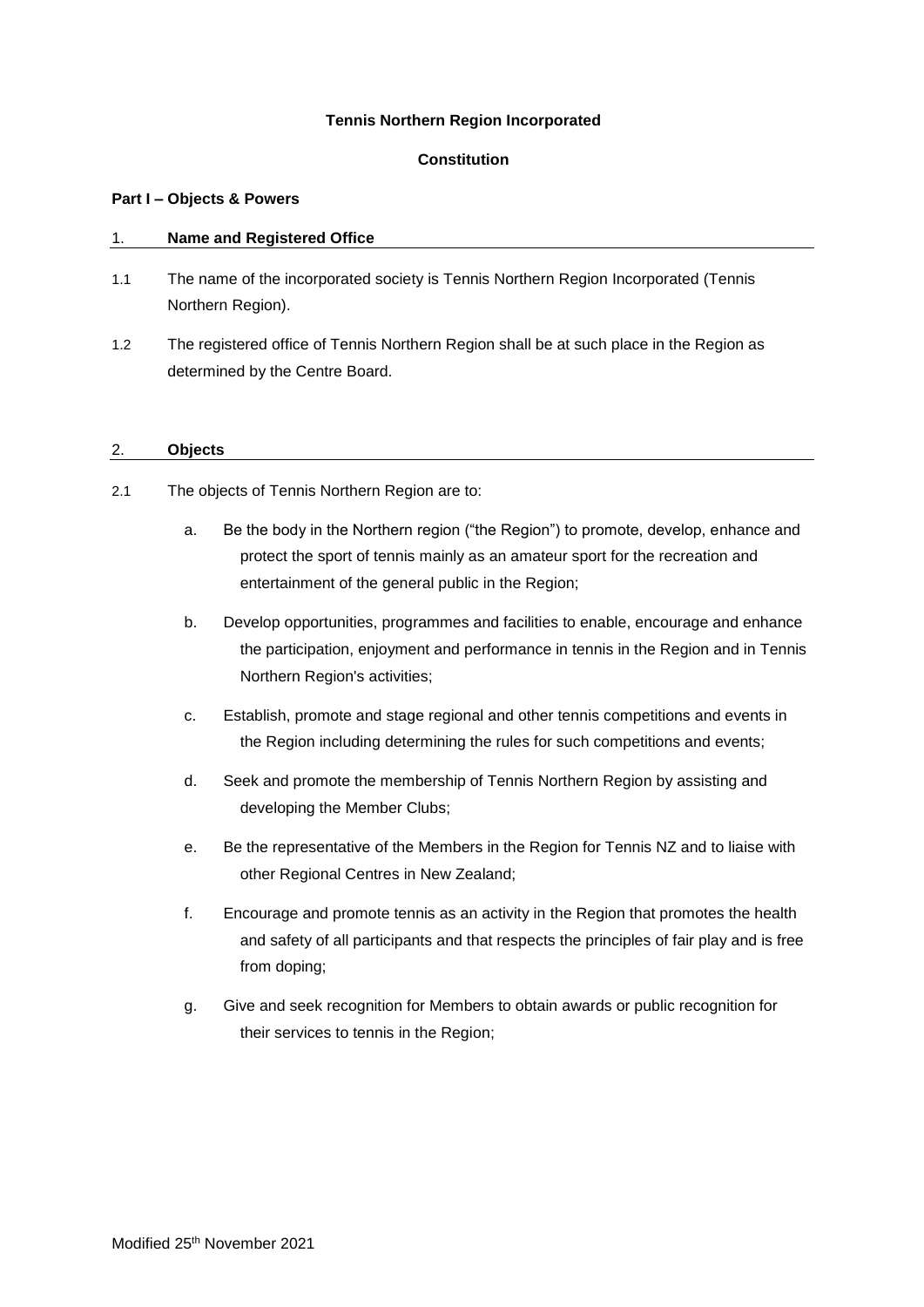- h. Act in good faith and loyalty with its Members to ensure the maintenance and enhancement of tennis in New Zealand including its standards, quality and its reputation for the collective and mutual benefit of Tennis NZ, Tennis Northern Region, the other Regional Centres and its Members;
- i. Seek, maintain and enhance the reputation of tennis through the development of rules, standards and practices that fulfil these objects;
- j. Promote mutual trust and confidence among Tennis NZ, Tennis Northern Region, the other Regional Centres and its Members and at all times to act on behalf of, and in the interests of, the Members and tennis in New Zealand;
- k. Undertake and implement the objects of Tennis Northern Region in a manner that is consistent with the objects of Tennis NZ and compliant with the Tennis NZ Constitution.

## 3. **Powers and Responsibilities**

- 3.1 **Powers:** Subject to Rule 3.2, Tennis Northern Region has the power to:
	- a. Make, alter, rescind, enforce this Constitution, and any rules, regulations, policies and procedures that it determines for the governance, management and operation of Tennis Northern Region;
	- b. Determine, implement and enforce disciplinary, disputes and appeal rules, regulations, and any policies and procedures including sanctions and penalties and other rules, regulations, policies and procedures applicable to its Members that comply with the principles of natural justice;
	- c. Determine its membership including withdrawing, suspending or terminating Members;
	- d. Purchase, lease, hire or otherwise acquire, hold, manage, maintain, insure, sell or otherwise deal with property and other rights, privileges and licences;
	- e. Control and raise money including borrow, invest, loan or advance monies and secure the payment of such money by way of mortgage or charge over all or part of any of its property and enter into guarantees;
	- f. Sell, lease, mortgage, charge or otherwise dispose of any property of Tennis Northern Region and grant such rights and privileges over such property as it considers appropriate;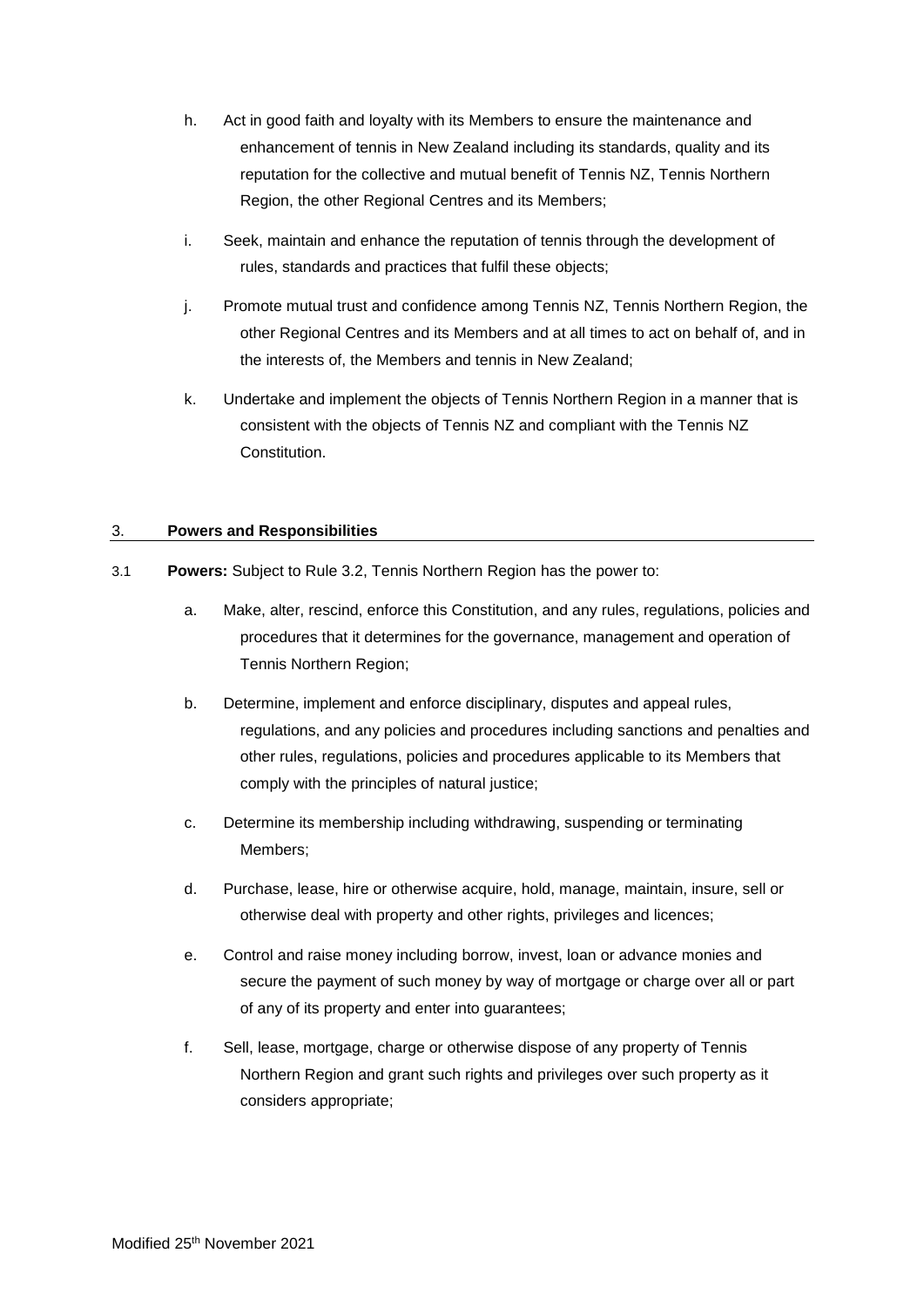- g. Determine, raise and receive money by subscriptions, donations, fees, levies, entry or usage charges, sponsorship, government funding, community funding or otherwise;
- h. Produce, develop, create, license and otherwise exploit use and protect the Intellectual Property of Tennis Northern Region;
- i. Enter into, manage and terminate contracts or other arrangements with employees, sponsors, Members and other persons and organisations;
- j. Make, alter, rescind and enforce rules of competition;
- k. Organise and control competitions, events and programmes in the Region;
- l. Select regional representative tennis players, squads and teams;
- m. Delegate powers of Tennis Northern Region to the Centre Board, a committee or any sub-committee or any person;
- n. Establish, maintain and have an interest in corporate or other entities to carry on and conduct all or any part of the affairs of Tennis Northern Region and for that purpose to utilise any of the assets of or held on behalf of Tennis Northern Region;
- o. Purchase or otherwise acquire all or any part of the property, assets and liabilities of any one or more companies, institutions, incorporated societies or organisations whose activities or objects are similar to those of Tennis Northern Region or with which Tennis Northern Region is authorised to amalgamate or generally for any purpose designed to benefit tennis in the Region;
- p. Do any other acts or things that are incidental or conducive to the attainment of the objects of Tennis Northern Region.
- 3.2 Tennis Northern Region will not utilise any of the above powers in a manner that is inconsistent with or contrary to the Tennis NZ Constitution.
- 3.3 **Responsibilities:** Tennis Northern Region is responsible for promoting, developing, enhancing and protecting the sport of tennis in the Region and in particular for:
	- a. Assisting and developing the Member Clubs and its other members to achieve the objects of Tennis NZ and the objects of Tennis Northern Region in the Region;
	- b. Arranging and implementing tennis tournaments, competitions, events and activities in the Region;
	- c. Delivering national Tennis NZ strategic initiatives in the Region;
	- d. Arranging and servicing regional and local forums for the development of national and regional strategies;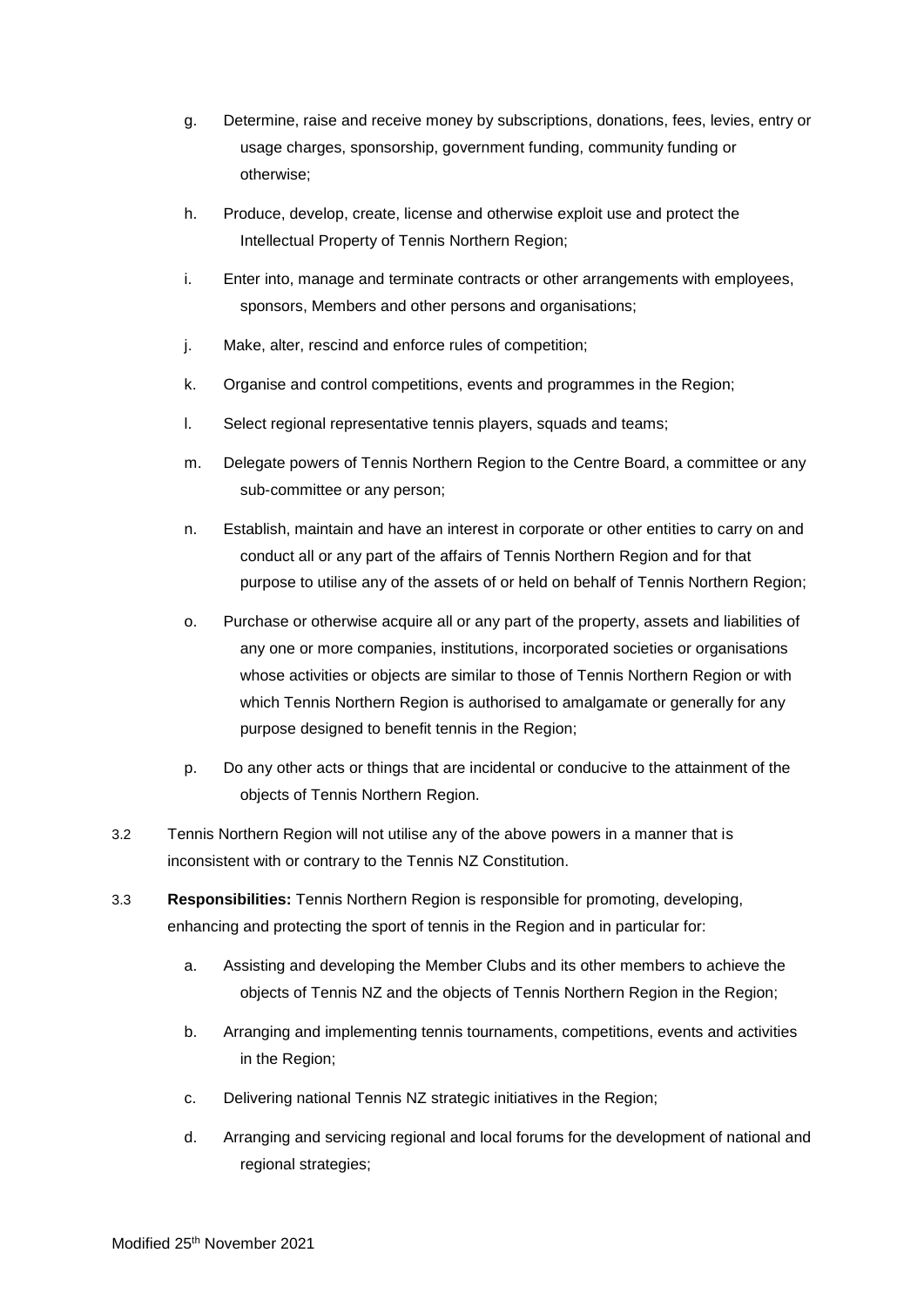- e. Securing regional funding and sponsorship for the activities in the Region after consultation with Tennis NZ in order to minimise conflict, or potential conflict, with any national funding or sponsorship being sought or secured by Tennis NZ;
- f. Establishing and maintaining a Centre Board;
- g. Managing tennis facilities within its jurisdiction in the Region; and
- h. Facilitating the administration of coaching, refereeing and other game officials in the Region.
- 3.4 **Obligations:** Tennis Northern Region has obligations to Tennis NZ as set out in the Tennis NZ Constitution.

## **Part II – Membership**

## 4. **Members**

- 4.1 The members of Tennis Northern Region shall be:
	- a. Tennis Associations as described in Rule 5;
	- b. Member Clubs as described in Rule 6;
	- c. Life Members as described in Rule 7;
	- d. Any other category or categories of membership of Tennis Northern Region determined from time to time by the Delegates at a General Meeting by Special Resolution **provided that** such membership is not inconsistent with the Tennis NZ Constitution.

## 5. **Tennis Associations**

- 5.1 **Existing Associations:** Any Tennis Associations that:
	- a. on 1 December 2006 was a financial member of Tennis NZ;
	- b. is most closely situated, or is convenient, to Tennis Northern Region; and
	- c. agreed to become a part of Tennis Northern Region before the commencement of this Constitution,

shall be deemed to be a member of the Regional Centre until [30 June 2008], or such other date as agreed by the Tennis NZ Board.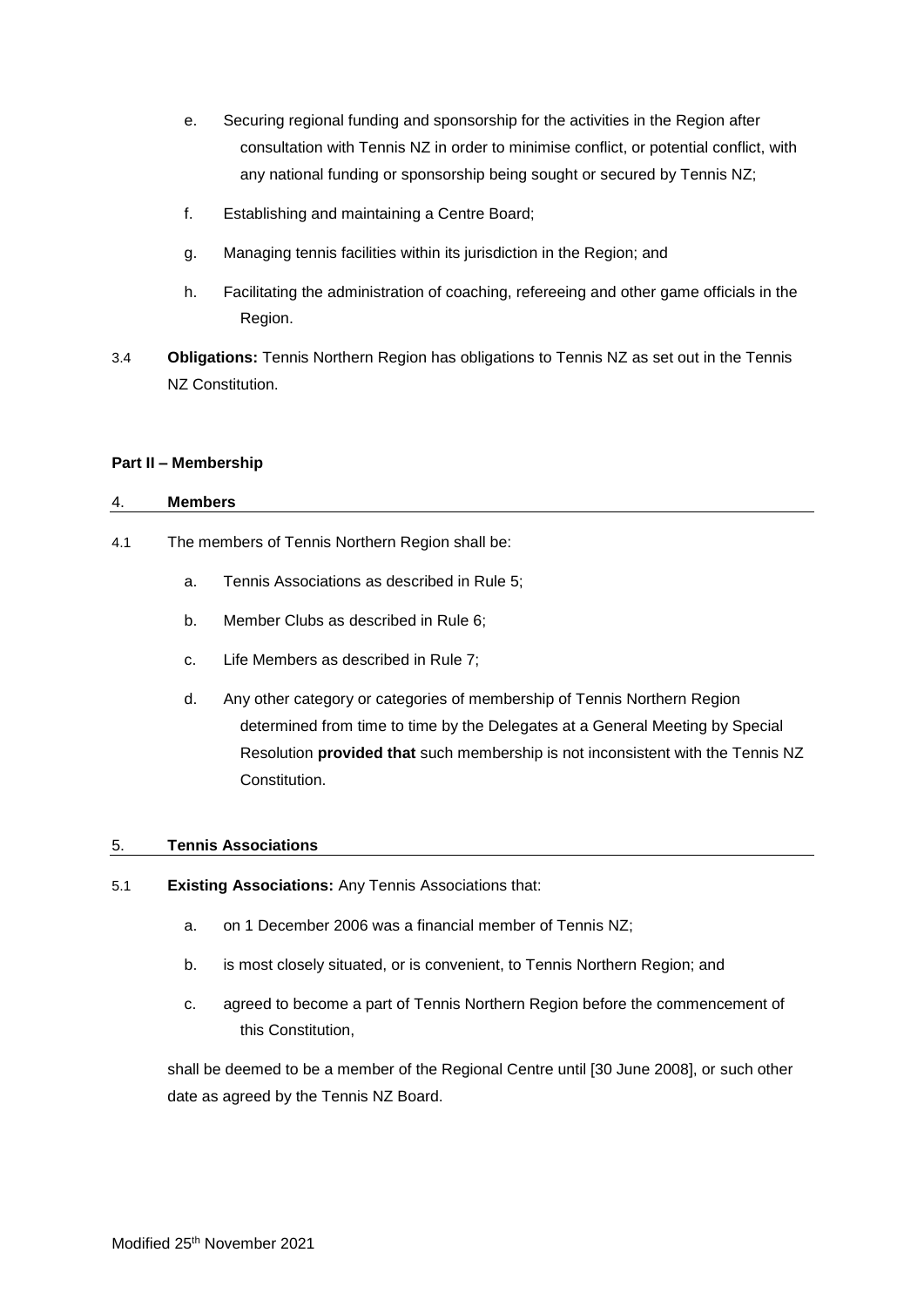- 5.2 Any Existing Tennis Associations referred to in rule 5.1 that wish to remain as a member of Tennis Northern Region after [30 June 2008] (or such other date agreed to by the Tennis NZ Board) must:
	- a. enter into an Association Agreement with the Centre Board by no later than [30 June 2008] or such other date as agreed by the Tennis NZ Board, and.
	- b. pay any fees due to Tennis Northern Region by the due date.

Any Existing Tennis Associations that fail to complete these requirements by the due dates shall cease to be a member of Tennis Northern Region.

- 5.3 **New Associations:** The Centre Board may, upon written application, accept an application for membership from three or more Member Clubs to form a new Association, or to replace an Association, as a member of Tennis Northern Region. The Centre Board may also accept an application from any Existing Tennis Associations that failed to meet the requirements in rule 5.2, to become an Association. The approval of any such application may be made with conditions.
- 5.4 **Responsibilities:** Each Association will be responsible for promoting, developing, enhancing and protecting the sport of tennis in their Association Area as specified in the Association Agreement and in particular for:
	- a. Supporting Tennis Northern Region in assisting and developing the Member Clubs in their Association Area;
	- b. Arranging and implementing tennis tournaments, competitions, events and activities in the Association Area;
	- c. Delivering national and regional Tennis NZ and Tennis Northern Region strategic initiatives in its Association Area;
	- d. Managing tennis facilities within their power and control in the Association Area; and
	- e. Facilitating the administration of coaching, refereeing and other game officials in the Association Area.
- 5.5 **Obligations:** Each Association shall:
	- a. Act autonomously but cooperatively with the Centre Board and the other Members in the Region in pursuit of the objects of Tennis NZ and Tennis Northern Region and in compliance with this Constitution and the Centre Regulations;
	- b. Have a constitution that is:
		- i. consistent with the Tennis NZ Constitution and this Constitution,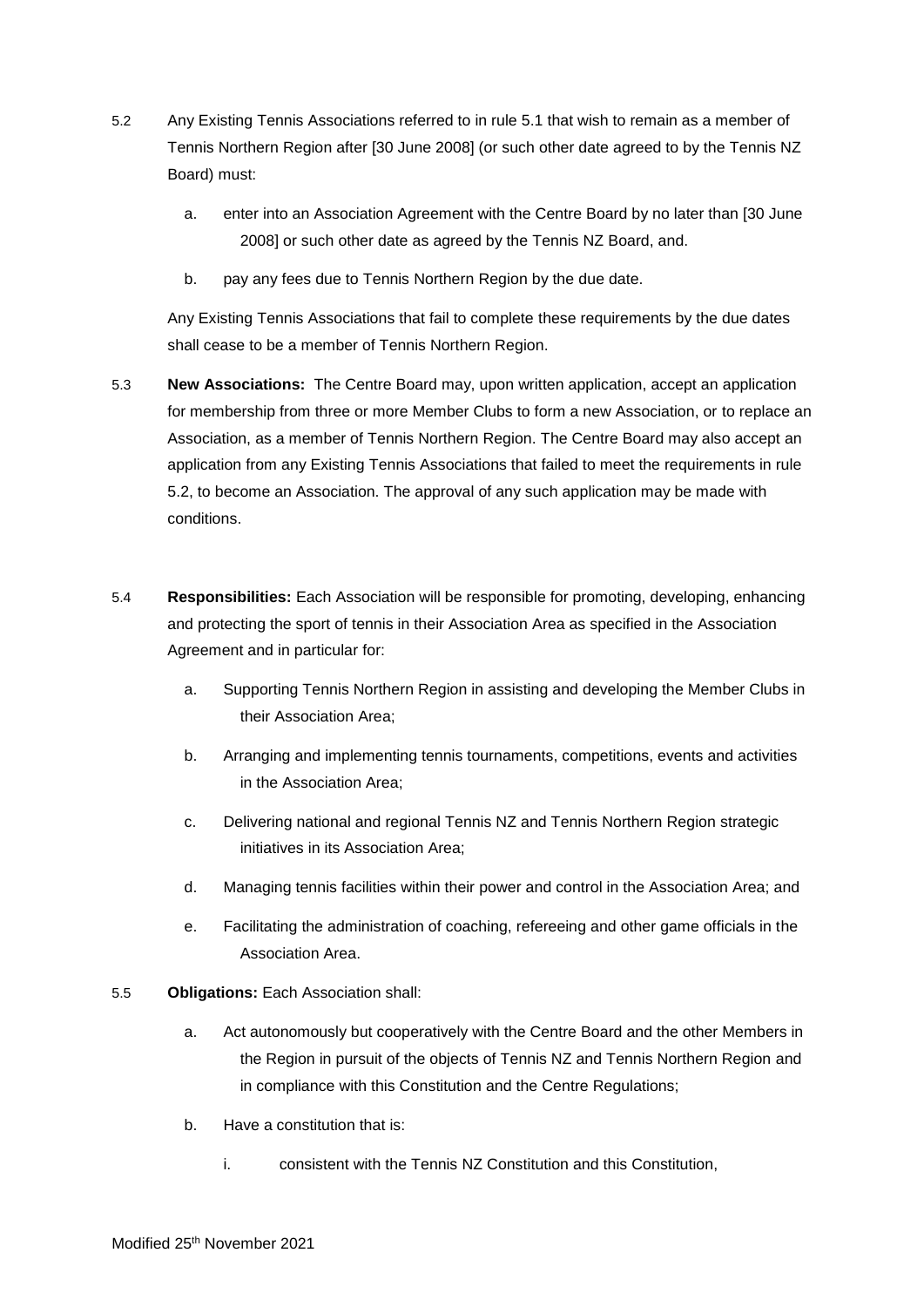- ii. substantially in accordance with the template Tennis Association Constitution issued by Tennis NZ ,and
- iii. contains the minimum requirements set out in the Tennis NZ Regulations.
- c. Be named as approved by the Centre Board and use such trademarks, logo and other livery as specified in the Centre Regulations;
- d. Be an incorporated society registered under and in compliance with the Act including maintaining registration:
- e. Have as its members, Member Clubs and any other members it considers appropriate **provided that** such membership is consistent with this Constitution;
- f. Have its financial year ending on 30 April and accounting policies that are the same as Tennis NZ and Tennis Northern Region and which are compliant with GAAP;
- g. Ensure that any sub-associations of the Association are either wound up by [30 June 2008] or become sub-committees of the Association committee so that in all respects the management of the sub-association is the responsibility of the Association (although the day-to-day matters may be delegated to the subcommittee);
- h. Comply with the terms and conditions of the Association Agreement, including any variations agreed to it from time to time;
- i. Appoint a Delegate annually to attend General Meetings and other forums and, if requested by any one or more of its Member Clubs, to vote on their behalf at General Meetings;
- j. At all times act for and on behalf of the interests of Tennis NZ, Tennis Northern Region, the Association, its Members and tennis in New Zealand;
- k. Act in good faith and with loyalty to Tennis NZ, Tennis Northern Region, the other Members in the Region to ensure the maintenance and enhancement of Tennis NZ, its standards, quality and reputation for the collective and mutual benefit of its Members and tennis in New Zealand;
- l. Do all that is reasonably necessary to enable the objects of Tennis NZ, the objects of Tennis Northern Region and the objects of the Association to be achieved;
- m. Not do or permit to be done any act or thing that might adversely affect or derogate from the standards, quality and reputation of tennis in New Zealand;
- n. Not acquire a private advantage at the expense of Tennis NZ, Tennis Northern Region, or any other Member in the Region unless otherwise agreed with that organisation; and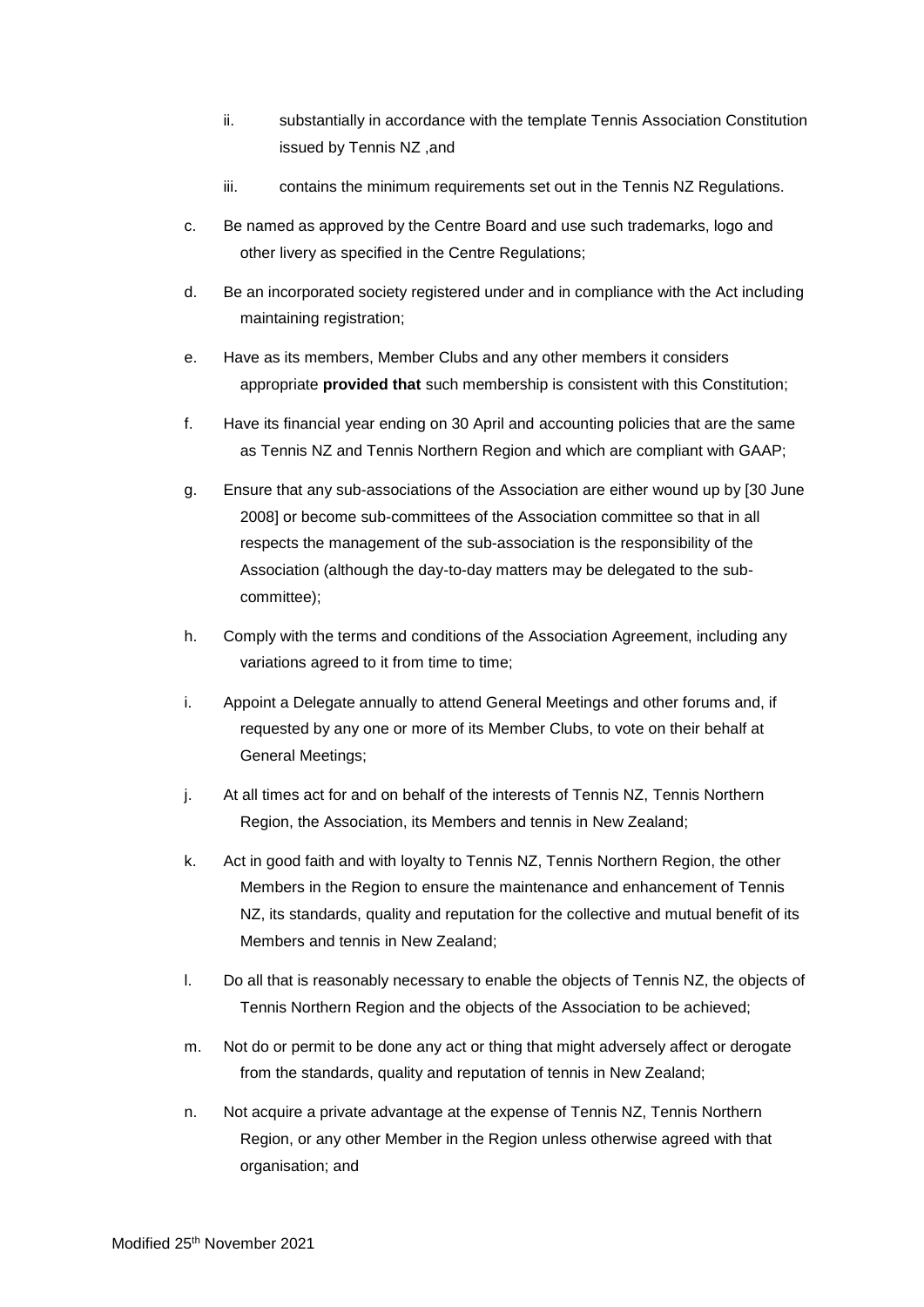- o. Operate with mutual trust and confidence among Tennis NZ, Tennis Northern Region, and the other Members in the Region.
- 5.6 **Constitution:** Each Association shall on request provide to the Centre Board a copy of its constitution and any proposed amendments to it as set out in the Centre Regulations. The Centre Board may require an Association to amend its constitution, or any rule or proposed rule within it, if it does not comply with, or is inconsistent or in conflict with, the Tennis NZ Constitution, Tennis NZ Regulations, and/or this Constitution or the Regulations.
- 5.7 **Centre Board Intervention:** The Centre Board may intervene in the governance, management or operations of an Association in whatever manner it considers appropriate, (including appointing a person or persons to act in place of the Association Committee), if, either following its or the Tennis NZ Board's enquiries or upon request by the Association, the Tennis NZ Board or the Centre Board considers the Association:
	- a. Is having significant administrative, operational or financial difficulties; or
	- b. Has breached a substantial term of any written agreement entered into between it and Tennis Northern Region and has been given a reasonable opportunity to remedy such breach in accordance with such agreement; or
	- c. Has less than 15 members or is struck off from the register of Incorporated Societies; or
	- d. Takes, or has taken against it, any action or proceedings to wind up, dissolve or liquidate it (unless for the purposes of amalgamation); or
	- e. Enters into a compromise or arrangement with its creditors, other than a voluntary liquidation for the purpose of amalgamation with another Association; or
	- f. A mortgagee or other creditor takes possession of any of its assets;

and the Tennis NZ Board and/or Centre Board (as the case may be) considers that to do so is in the best interests of Tennis Northern Region and tennis in New Zealand.

## 6. **Member Clubs**

- 6.1 **Continuing Member:** Subject to Rule 6.2, every tennis club that was a member of a Tennis Association in the Region as at 1 December 2006 shall be deemed to be a member of Tennis Northern Region, as a Member Club.
- 6.2 **Member of Tennis Northern Region:** Each Member Club shall remain as a member of Tennis Northern Region if:
	- a. its former Tennis Association (or sub-association) has become a part of Tennis Northern Region in accordance with the Tennis NZ Constitution, the Tennis NZ Regulations and this Constitution;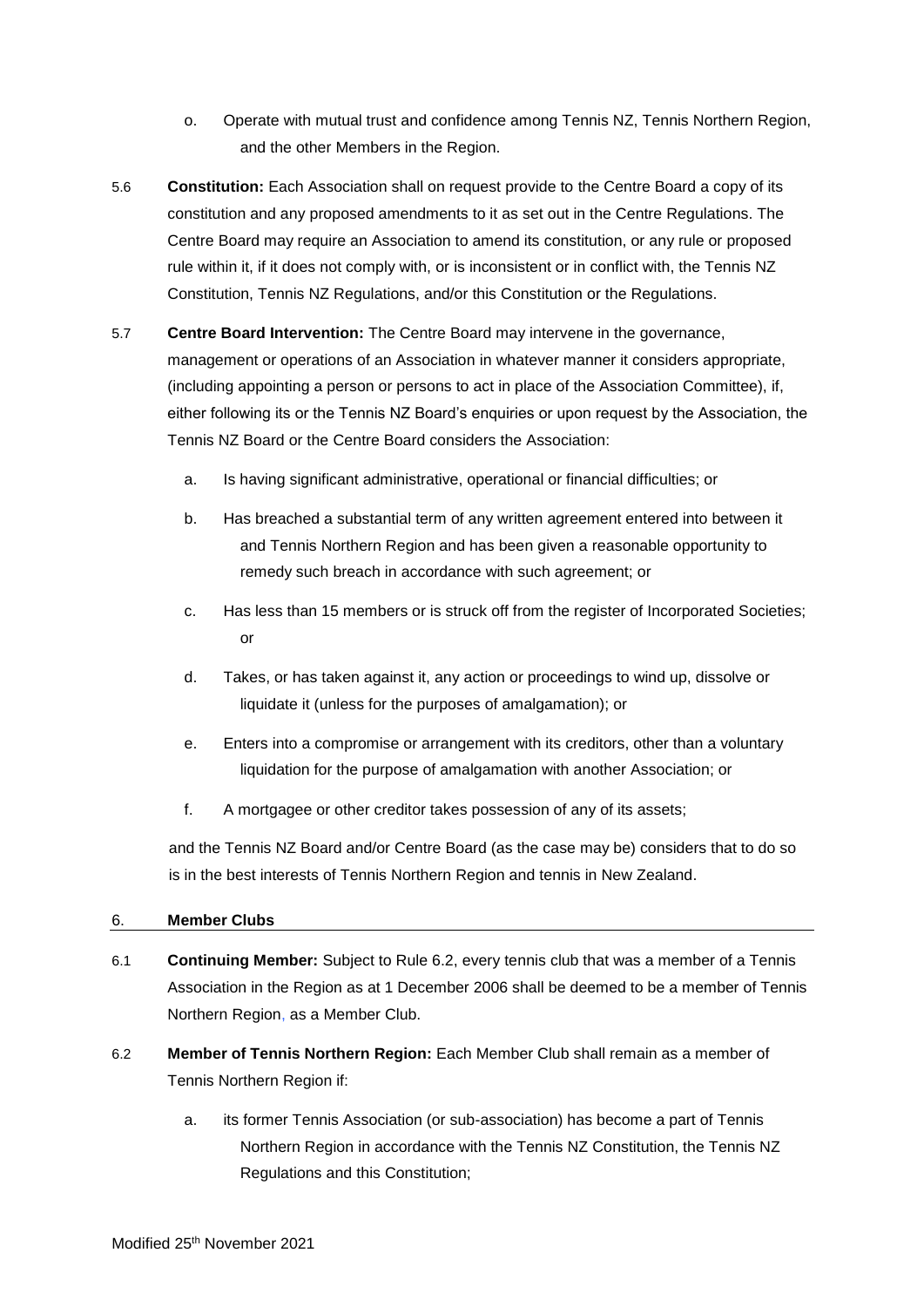- b. any membership fees are paid to Tennis Northern Region by the Member Club; and
- c. it takes such steps as required under this Constitution in accordance with the Centre Regulations.
- 6.3 **New Member Clubs:** A group of individuals who wish to form a new Member Club in the Region shall apply to the Centre Board. Such application shall be determined by the Centre Board in accordance with this Constitution.
- 6.4 **Membership of Tennis Association:** A Member Club may become a member of a Tennis Association in the Region (in accordance with the Association's Constitution) if the Member Club is situated in the Association's Area, but is not required to do so.
- 6.5 **Club Constitution:** Each Member Club shall, on request, provide to Tennis Northern Region a copy of its constitution and any proposed amendments to it. The Centre Board may request a Member Club to amend its constitution if it, or any rule or proposed rule within it, does not comply with, or is inconsistent or in conflict with the Tennis NZ Constitution, the Tennis NZ Regulations, this Constitution or the Regulations.
- 6.6 **Club Register of Members and Participants:** Each Member Club shall maintain a register of its members in the format determined by the Tennis NZ Board. Each Member Club shall submit to Tennis Northern Region by 15 April in each year, the names and category of membership of each of their members who are registered with, and have paid all fees owing to the Club as at 31 March. In addition, if requested by the Tennis NZ Board, each Member Club shall submit to Tennis Northern Region, by a specified date annually, the details of any participants in tennis at the Club, who are not members of the Club, for the purposes of a national database of all tennis participants.
- 6.7 **Club Obligations:** In addition to the obligations as a Member (Rule 10), each Member Club must:
	- a. Administer, promote and develop tennis in the Club in accordance with the objects of Tennis NZ and the Objects of Tennis Northern Region;
	- b. Be an incorporated society registered under and in compliance with the Act including maintaining registration;
	- c. Have as its members, players, officials and any other members it considers appropriate provided that such membership is consistent with this Constitution;
	- d. Appoint a delegate to represent the Member Club at General Meetings, provided that if the Member Club is a member of a Tennis Association in the Region, it may authorise a Delegate appointed by the Association to represent and vote in accordance with its interests at General Meetings on behalf of one or more Member Clubs.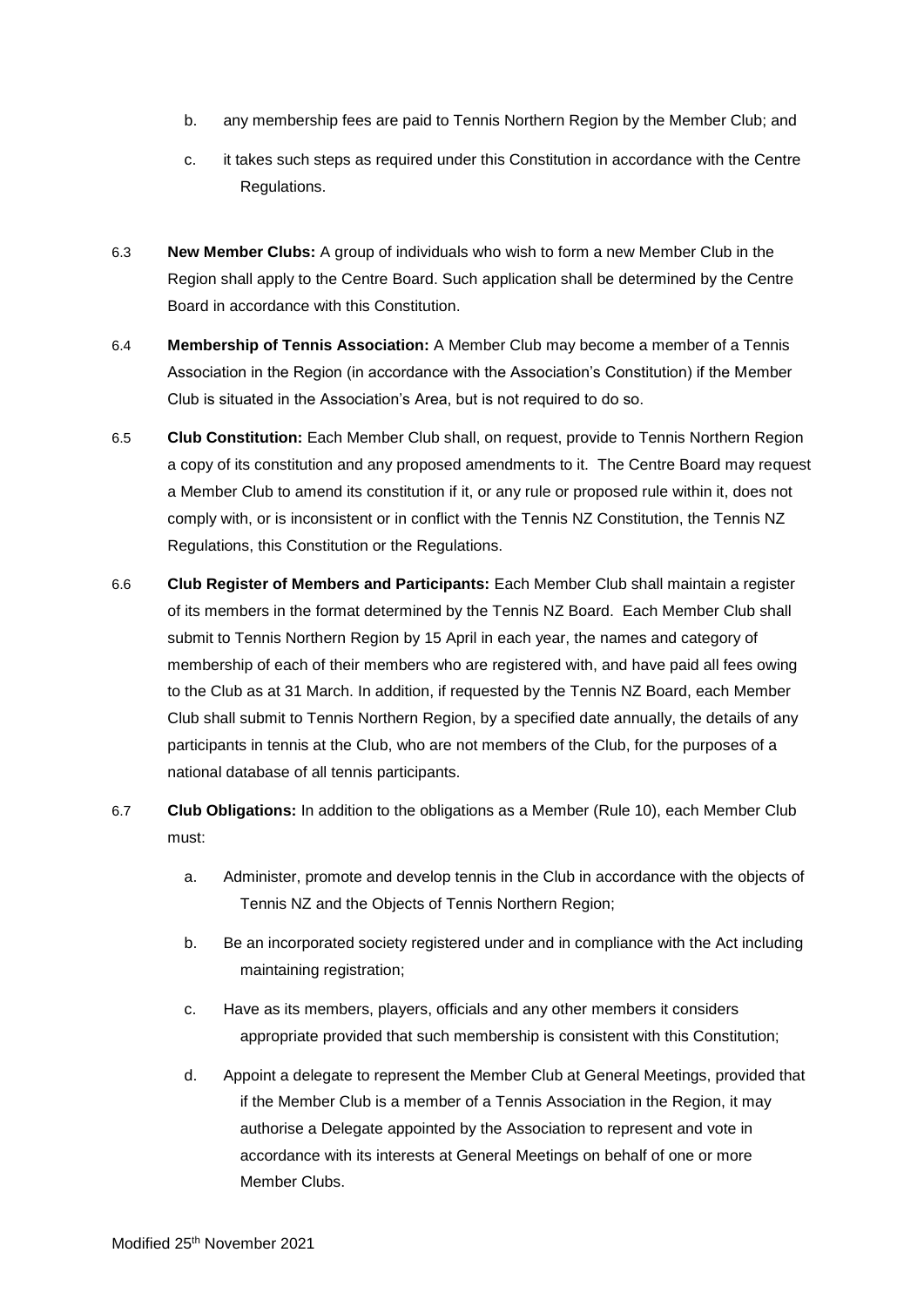- e. Have a constitution that is consistent with this Constitution;
- f. Act in good faith and loyalty with Tennis NZ, Tennis Northern Region and its Members to ensure the maintenance and enhancement of tennis for the collective and mutual benefit of Tennis NZ, Tennis Northern Region, the Member Club and their respective members;
- g. Promote mutual trust and confidence among Tennis NZ, Tennis Northern Region, any Tennis Associations, the other Member Clubs and their respective Members and at all times act on behalf of, and in the interests of, its Members;
- h. Do all that is reasonably necessary to enable the objects of Tennis NZ, the objects of Tennis Northern Region, the objects of the Tennis Association (if the Member Club is a member of such Association) and the objects of the Member Club to be achieved;
- i. Not do or permit to be done any act or thing that might adversely affect or derogate from the standards, quality and reputation of tennis in New Zealand;
- j. Not acquire a private advantage at the expense of Tennis New Zealand, Tennis Northern Region, any Tennis Associations or other Member Clubs, unless otherwise agreed; and
- k. Operate with mutual trust and confidence among Tennis NZ, Tennis Northern Region, any Tennis Associations, the other Member Clubs and the Members.
- 6.8 **Centre Board Intervention:** The Centre Board may assist or intervene in the governance, management or operations of a Member Club in whatever manner it considers appropriate upon request by the Member Club's committee (including appointing a person or persons to act in place of the committee of the Member Club) if the Centre Board considers the Member Club::
	- a. Is having significant administrative, operational or financial difficulties; or
	- b. Has breached a material term of any agreement entered into between Tennis Northern Region and the Member Club; or
	- c. Is struck off the register of Incorporated Societies; or
	- d. Takes, or has taken against it, any action or proceedings to wind up, dissolve or liquidate it (unless for the purposes of amalgamation); or
	- e. Enters into a compromise or arrangement with its creditors, other than a voluntary liquidation for the purpose of amalgamation with another Member Club; or
	- f. A mortgagee or other creditor takes possession of any of its assets;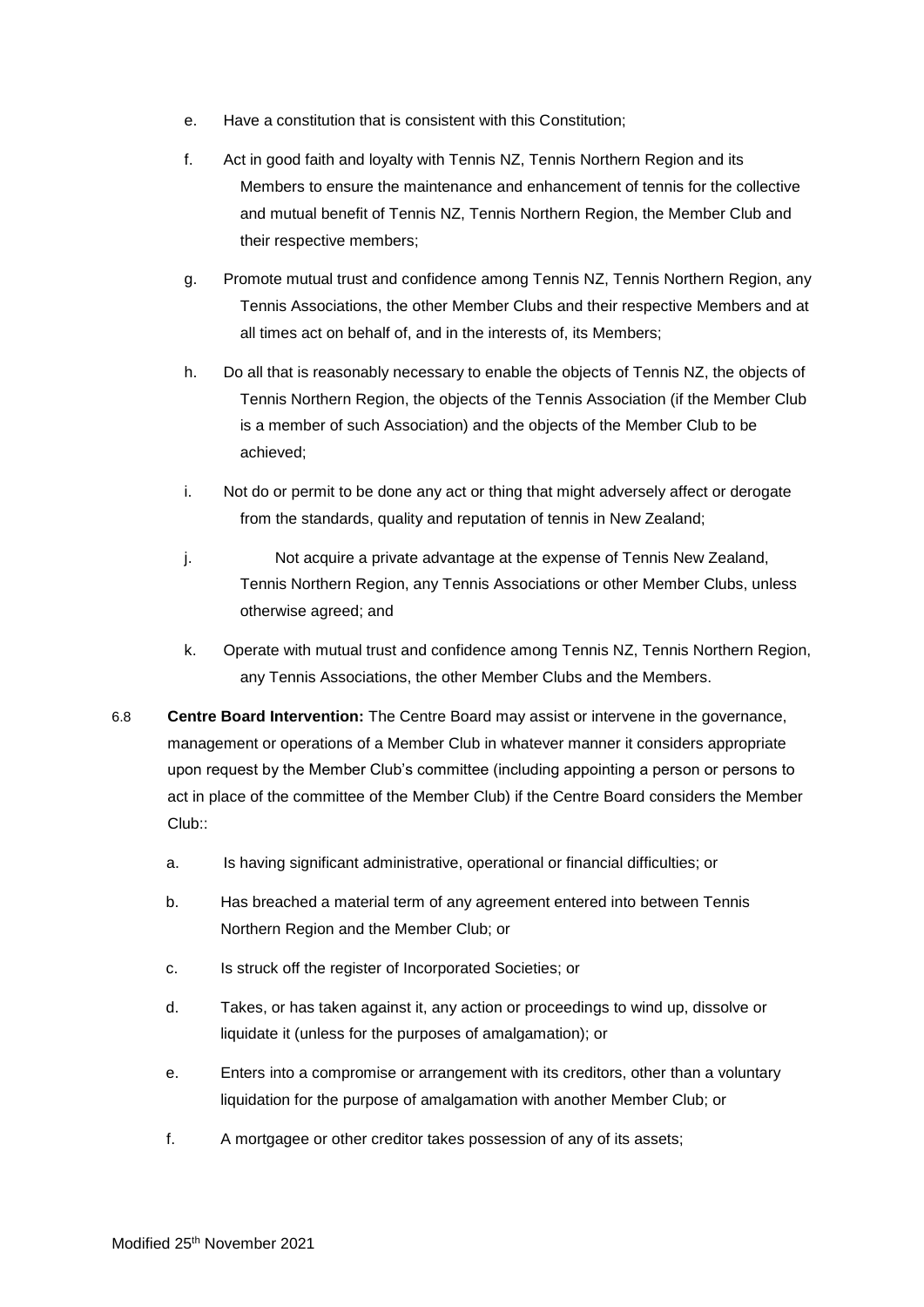and the Centre Board considers that to do so is in the best interests of Tennis Northern Region, the Member Club and tennis in New Zealand

## 7. **Life Members**

- 7.1 Life membership may be granted in recognition and appreciation of outstanding service by a person for the benefit of Tennis in the Northern Region. Any person may be nominated for life membership of Tennis Northern Region but must be nominated by either the Centre Board, a Tennis Association in the Region or a Member Club. Such nomination must be made to the Chief Executive in writing setting out the grounds for the nomination and in accordance with Rule 15.5. Life membership of such nominee is only obtained following a unanimous resolution of the Centre Board (which shall be acknowledged at the next available Annual General Meeting)."
- 7.2 Every person who prior to the commencement of this Constitution was awarded the distinction of Life Member by Tennis North Harbour and Northland Tennis shall be deemed to be a Life Member.

## 8. **Member Entitlements and Obligations**

- 8.1 **Obligations:** Members acknowledge and agree that:
	- a. This Constitution constitutes a contract between each of them and Tennis Northern Region and they are bound by this Constitution and the Regulations;
	- b. They shall comply with and observe this Constitution and the Regulations and any determination, resolution or policy that may be made or passed by the Centre Board;
	- c. They are subject to the jurisdiction of Tennis Northern Region in the Region;
	- d. This Constitution and Regulations are necessary and reasonable for promoting the objects of Tennis Northern Region;
	- e. This Constitution and Regulations are made in the pursuit of a common object, namely the mutual and collective benefit of Tennis Northern Region, and its Members and the game of tennis; and
	- f. They are entitled to all benefits, advantages, and privileges conferred by this Constitution.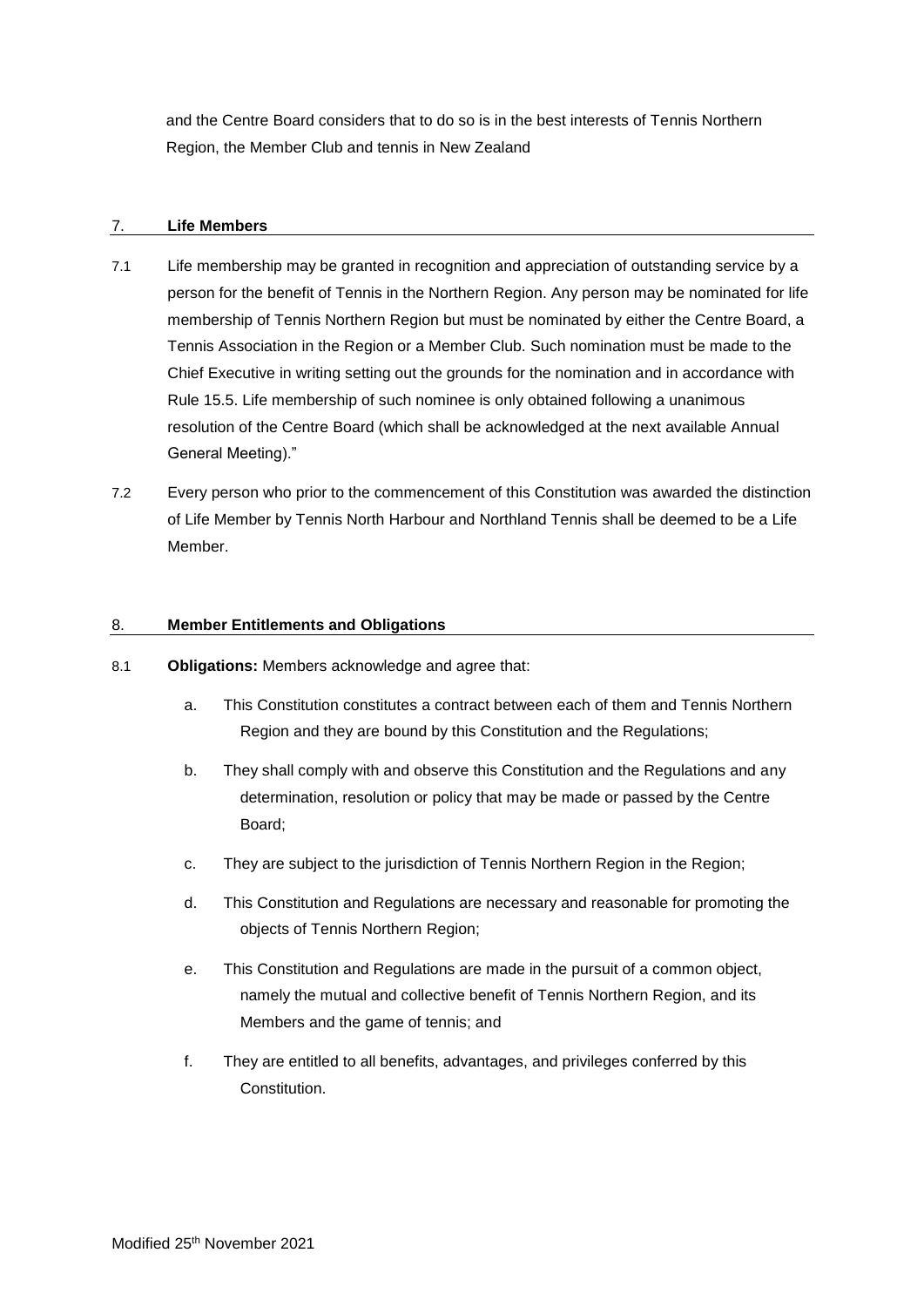- 8.2 **Payment of Fees:** In order to receive or continue to receive entitlements Members must meet all requirements of membership set out in this Constitution or as otherwise set by the Centre Board including payment of any membership or other fees within a required time period.
- 8.3 **Failure to Pay Fees:** The failure by a Member to comply with Rule 8.2 may result in withdrawal of entitlements as determined by the Centre Board but shall not excuse such Member from being bound by this Constitution.

## 8.4 **Entitlements:**

- a. Member Clubs are entitled to:
	- i. Participate in the activities of Tennis Northern Region subject at all times to being eligible for, and complying with, the terms and conditions of such activities;
	- ii. Receive notices and papers and be able to attend (at their cost), speak and vote at General Meetings via a Delegate of the Member Club or a Delegate from its Tennis Association, and in accordance with the Regulations.
- b. Tennis Associations that are Members of Tennis Northern Region are entitled to:
	- i. Participate in the activities of Tennis Northern Region subject at all times to being eligible for, and complying with, the terms and conditions of such activities;
	- ii. Receive notices and papers and be able to attend (at their cost) and speak at General Meetings via a Delegate of each Association. In addition a Tennis Association in the Region may vote via its Delegate at a General Meeting if it is authorised to do so on behalf of one or more of its Member Clubs.
- 8.5 Life Members are not required to pay any membership fee and they are also entitled to such other benefits (if any) as determined by the Centre Board. Life Members may attend (at Tennis Northern Region's cost) and speak at General Meetings but shall have no voting rights.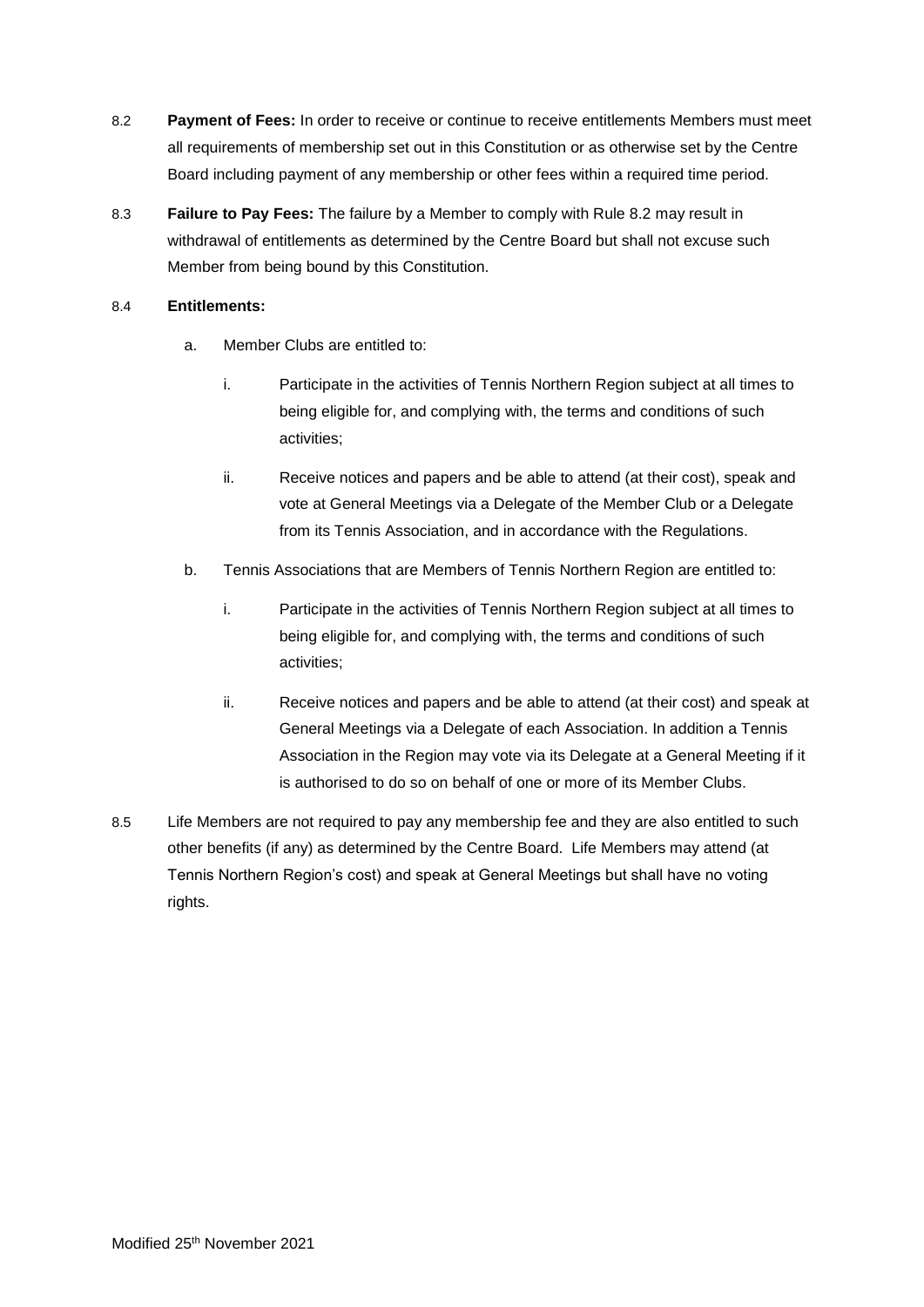## 9. **Termination of Membership**

- 9.1 **Resignation:** A Member may resign its membership of Tennis Northern Region by giving one month's notice in writing to the Centre Board. Upon the expiration of the notice period and provided that the Member has paid all arrears of membership fees due and payable by the Member, the member shall cease to be a Member.
- 9.2 **Default in Fees:** A Member shall have its membership of Tennis Northern Region terminated if any fees (including Membership Fees) or other payments to Tennis Northern Region are due and outstanding. Before such termination can occur the Centre Board must give the Member written notice specifying the payment(s) due and demanding payment by a due date, being not less than seven (7) days from the date of the demand. If payment is not made by the date of demand, membership shall be suspended pending payment. If such suspension continues for more then three months, the Member shall have their membership automatically terminated on the expiry of such period.
- 9.3 **Discipline:** If the Centre Board considers that a Member has:
	- a. Breached, failed, refused or neglected to comply with a provision of this Constitution, the Regulations or any resolution or determination of the Centre Board or any duly authorised committee of the Centre Board; or
	- b. Acted in a manner unbecoming of a Member or prejudicial to the Objects or the interests of Tennis Northern Region and/or tennis; or
	- c. Brought Tennis Northern Region, or any other Member or tennis into disrepute;

(collectively referred to in this rule as a "breach")

it may suspend, take such other steps as it considers appropriate (including the imposition of a fine) or terminate its status as a Member and establish, appoint or deem another Member Club(s) or Tennis Associations in the Region (as the case may be) to be the Member Club or Tennis Association for the area formerly governed by the Member being suspended or terminated, provided that before doing so the Centre Board shall:

- i. Give written notice to the committee of the Member Club or Tennis Association (as the case may be) of the alleged breach in Rule 9.3a to c; and
- ii. Give the committee of the Member Club or Tennis Association (as the case may be) a reasonable opportunity to make submissions regarding the alleged breach; and
- iii. Give the committee of the Member Club or Tennis Association (as the case may be) a reasonable opportunity (as determined by the Centre Board) to remedy the breach, if in the Centre Board's opinion it is capable of being remedied.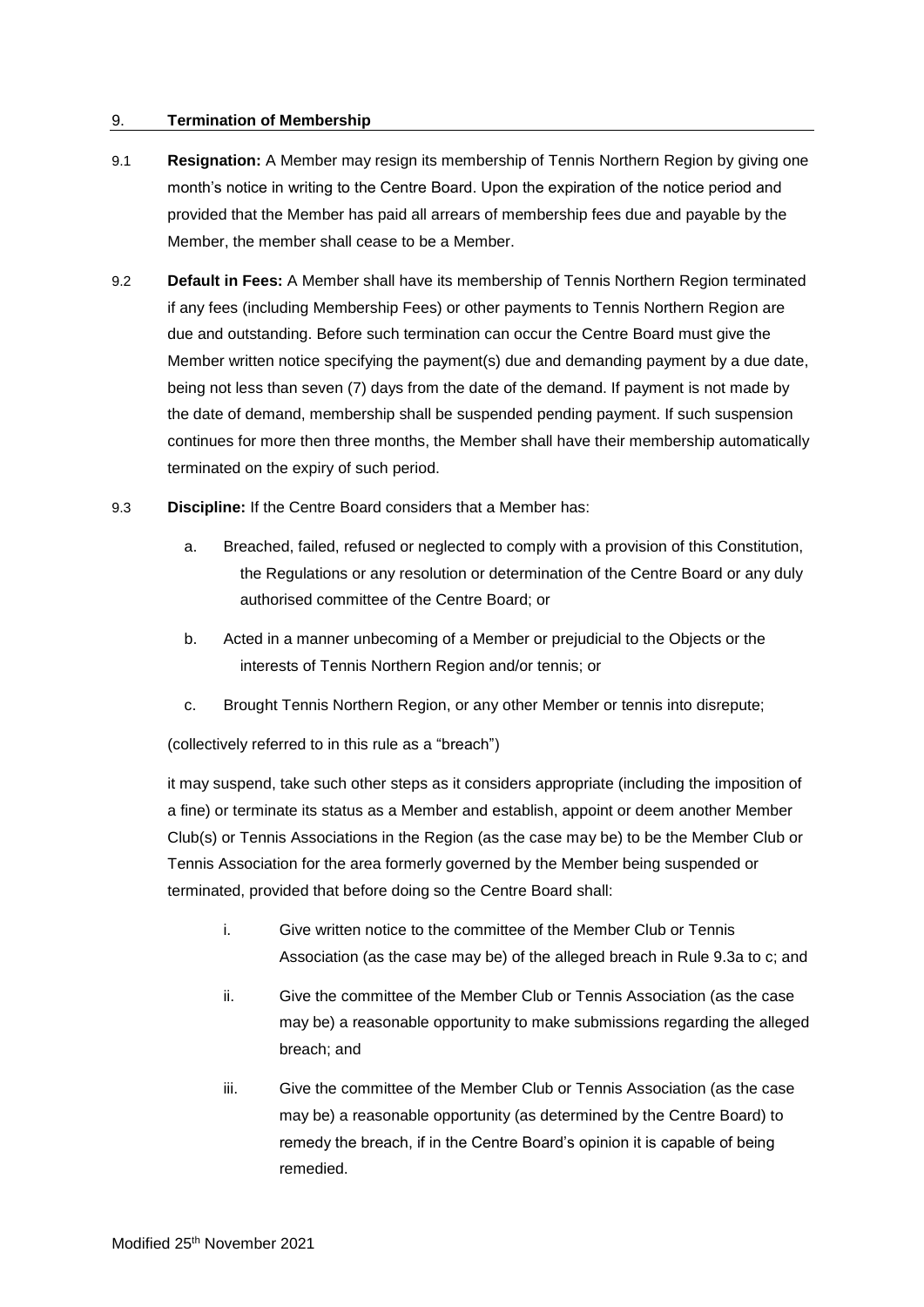- 9.4 **Suspension:** If a Member is suspended from membership of Tennis Northern Region the Member concerned shall:
	- a. Not be entitled to attend, speak at or vote at a General Meeting;
	- b. Not be entitled to continue to hold office in any position within Tennis NZ, Tennis Northern Region, an Affiliate, any other Regional Centre, a Tennis Association or a Member Club;
	- c. Not be entitled to any other privileges or benefits to which it/they would otherwise be entitled including participation in any tournament, activity or event of Tennis NZ, Tennis Northern Region, an Affiliate, any other Regional Centre, a Tennis Association and any Member Club;

until such time as the suspension is revoked by the Centre Board.

- 9.5 **Effect of Termination:** A Member that ceases to be a Member of Tennis Northern Region shall forfeit all rights in and claims upon Tennis NZ and Tennis Northern Region and its property and shall not use any property of Tennis NZ or Tennis Northern Region including Intellectual Property. Where a Member that is terminated is a Tennis Association or a Member Club it shall also cease all rights to be present or represented at a General Meeting of Tennis Northern Region.
- 9.6 Membership that has been terminated by Tennis Northern Region may only be reinstated at the discretion of the Members at a General Meeting.

## 10. **Register of Members**

- 10.1 The Chief Executive shall keep and maintain a Register of Members in accordance with the Act.
- 10.2 Each Member Club shall supply by 15 April each year the details of its Members in accordance with this Constitution and at any other time changes to such Member details that are notified to it.
- 10.3 The collection of any personal information for the Register of Members shall comply with the Privacy Act 1993.
- 10.4 Any entry on the Register of Members shall be available for inspection by Members upon reasonable request and in compliance with the Privacy Act 1993.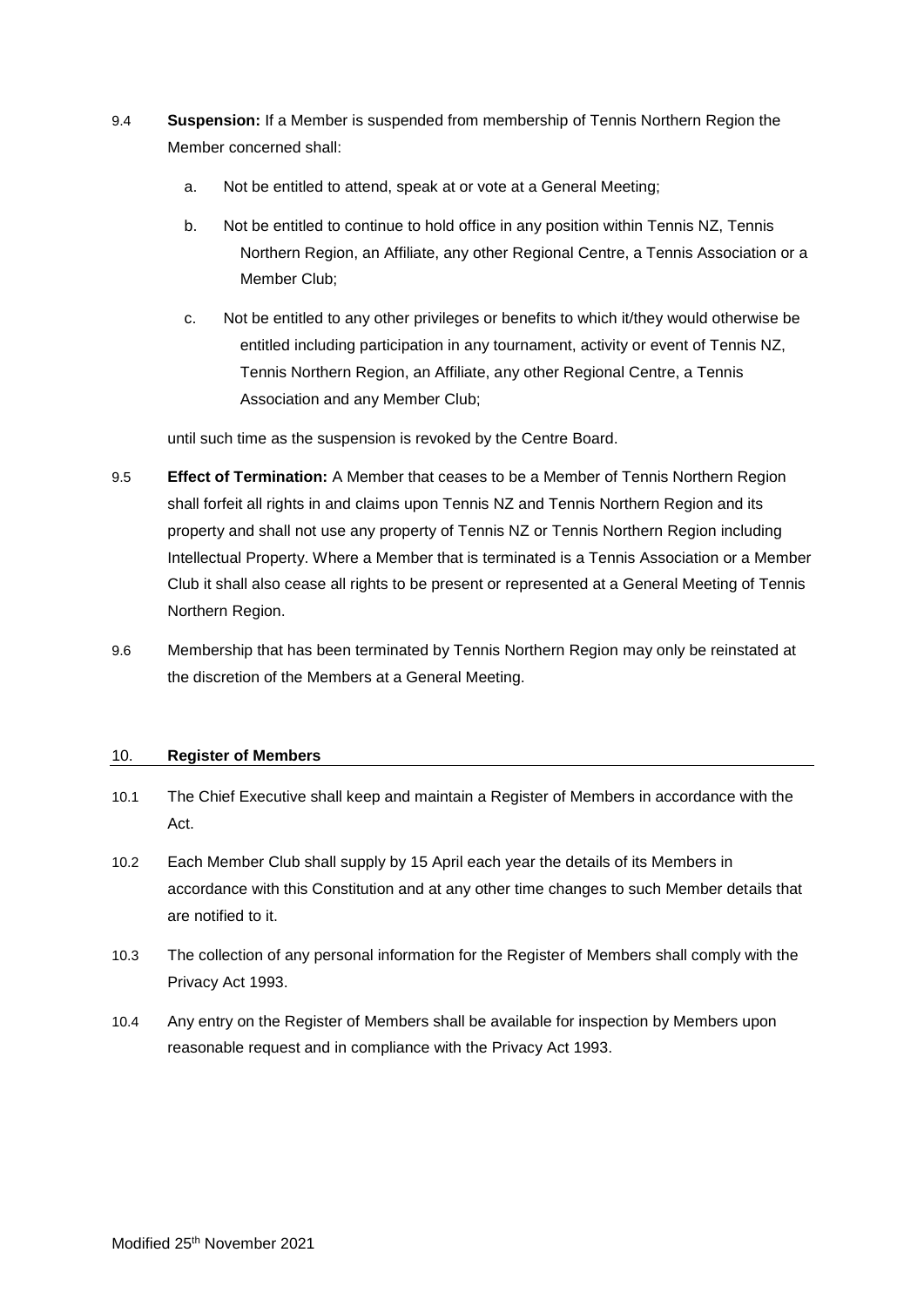10.5 If requested by the Tennis NZ Board, and/or the Centre Board, each Member Club shall supply to Tennis Northern Region by a specified date annually, the details of those participants in tennis in the Club, who are not members of the Club, for the purposes of a national database of all tennis participants. Any such database must comply with Regulations relating to it, and comply with the Privacy Act.

## 11. **Membership and Other Fees**

- 11.1 The Centre Board shall annually:
	- a. Recommend for approval at the AGM, any membership fees payable by Member Clubs and/or Tennis Associations in the Region;
	- b. Determine any other fees payable by Members at tournaments, competitions, interclub, events and activities held by or under the auspices of Tennis Northern Region; and
	- c. Determine the due date for payment of such fees; and
	- d. Determine the manner for payment of such fees.
- 11.2 Each Member Club and Tennis Association in the Region shall annually determine membership and other fees for its Members including any fees payable for tournaments, competitions, events and activities held by or under their auspices, which fees may be in addition to any fees determined by the Tennis NZ Board under the Tennis NZ Constitution and the Centre Board under Rule 11.1 of this Constitution.
- 11.3 Each Member Club and Tennis Association in the Region shall pay to Tennis Northern Region such amount or portion, as determined by the Centre Board, of any fees payable by the Members to Member Clubs and the Tennis Associations in the Region, to Tennis Northern Region.
- 11.4 The Tennis NZ Board may investigate, and if it considers appropriate, request a Member Club or Tennis Association in the Region to alter the nature and/or amount of any fees specified in Rules 11.2.
- 11.5 During the period from the date this Constitution comes into force until 31 December 2007 (being the Transition Period), each Tennis Association in the Region shall remain liable for the membership fees due and owing to Tennis NZ under the Tennis NZ Constitution, unless the Tennis Associations in the Region have become a member of the Tennis Northern Region during the Transition Period in which case Tennis Northern Region shall be liable for such fee.

## **Part III – Officers and Centre Board**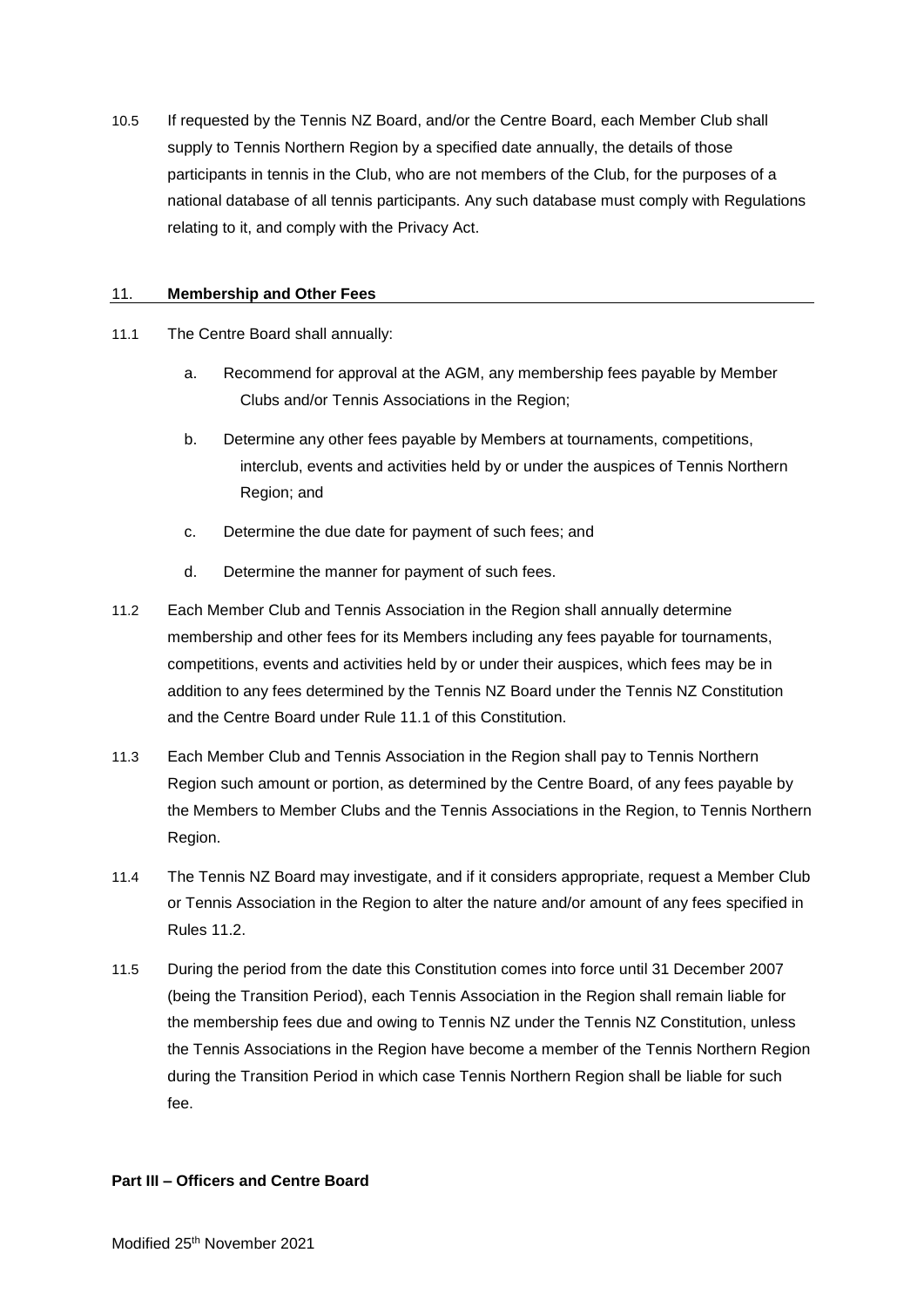#### 12. **Officers**

- 12.1 The officers of Tennis Northern Region shall be:
	- a. the Patron; and
	- b. the Centre Board.
- 12.2 The Patron shall be invited by the Centre Board to be the Patron. The Patron shall be entitled to attend and speak at General Meetings but shall have no right to vote.

#### 13. **Centre Board**

## 13.1 **Role of the Centre Board:**

- a. The Centre Board shall be responsible for governing Tennis Northern Region and, subject to this Constitution, may exercise all the powers of Tennis Northern Region and do all things that are not expressly required to be undertaken by Tennis Northern Region at a General Meeting.
- b. The Centre Board shall, through clearly-defined delegations of authority, delegate to the Chief Executive the day-to-day management of the business and affairs of Tennis Northern Region.
- 13.2 **Composition of the Centre Board:** Except for the Inaugural Centre Board (Rule 13.7), the Centre Board shall comprise of:
	- a. Four (4) persons elected under Rule 13.5 (Elected Centre Board Members);
	- b. Four (4) persons appointed under Rule 13.4 (Appointed Centre Board Members).

The Chief Executive shall not be a Centre Board Member but shall attend Centre Board meetings in accordance with Rule 14.3.

#### 13.3 **Centre Board Appointments Panel**

- a. The Centre Board shall appoint a Centre Board Appointments Panel:
	- i. No later than 90 days before the AGM in any year in which vacancies on the Centre Board will occur at the conclusion of such AGM; and
	- ii. At any other time a casual vacancy in the Centre Board arises that is required to be filled under this Constitution.
- b. The Centre Board Appointments Panel shall be independent of the Centre Board and shall be responsible for: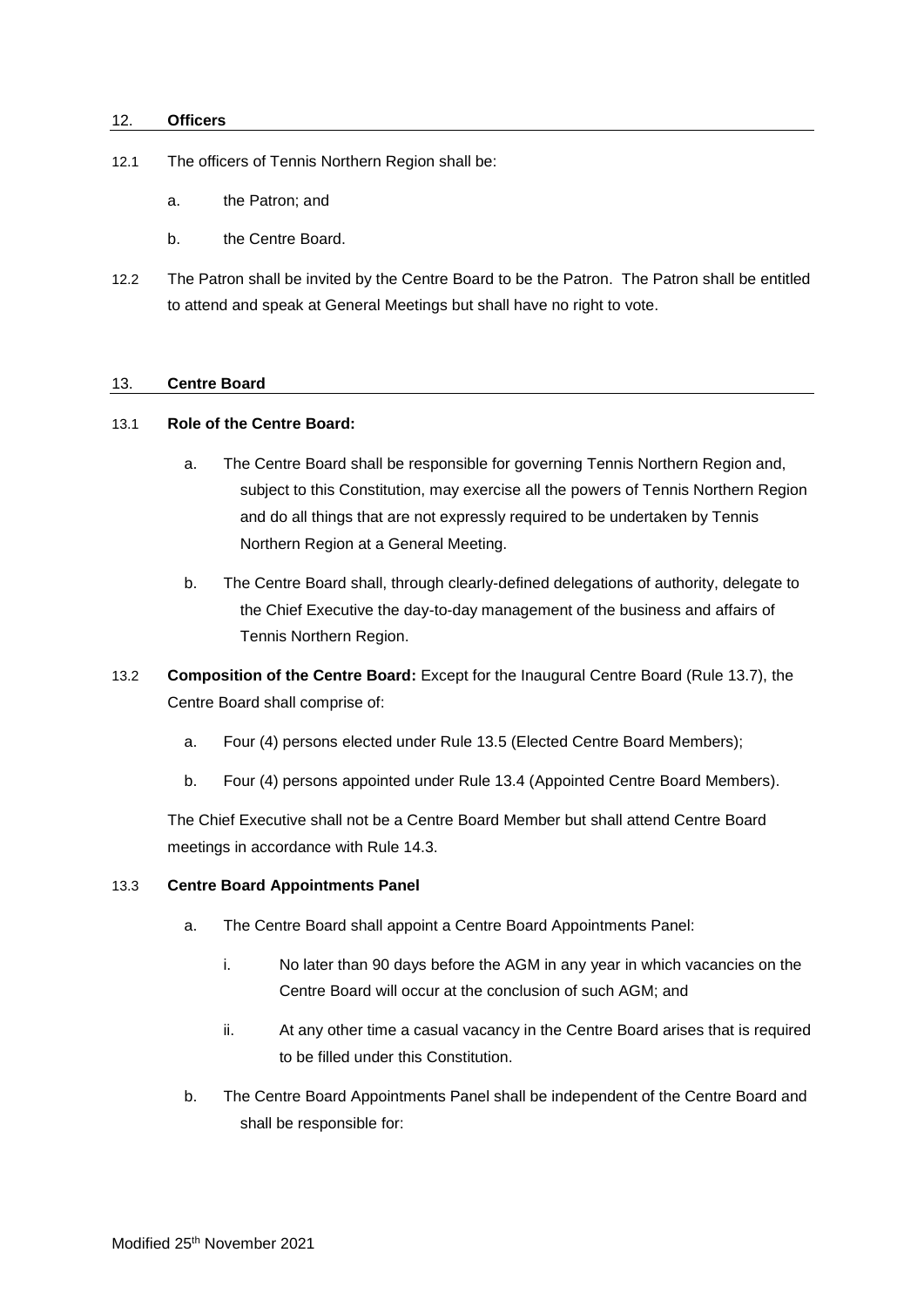- i. Identifying and inviting suitable candidates to apply for appointment as an Appointed Centre Board Member;
- ii. Advertising and inviting members of the public to apply for appointment as an Appointed Centre Board Member;
- iii. Assessing candidates who have made an application for appointment as an Appointed Centre Board Member, including undertaking such enquiries and holding interviews and meetings as it sees fit;
- iv. Determining which candidates are to be appointed as Appointed Centre Board Members;
- v. Receiving and assessing the nominees from Tennis Associations and Member Clubs in the Region for election as Elected Centre Board Members at a General Meeting, including undertaking such enquiries and holding interviews and meetings as it sees fit;
- vi. Recommending to the General Meeting at which any vacancy in the position/s of Elected Centre Board Member arises, the nominee or nominees whom the Panel considers would best suit the position, for consideration by those present and entitled to vote at a General Meeting;
- vii. Such other related matters as set out in the Regulations.
- c. In determining the Appointed Centre Board Members and recommending persons to be Elected Centre Board Members, the Centre Board Appointments Panel shall appoint or recommend based on merit and in so doing shall take into account the following factors about the candidate or nominee:
	- i. their prior experience as a director, trustee or in any other governance role;
	- ii. their knowledge of, and experience in, the sport of tennis at international, national, regional and/or local level in New Zealand;
	- iii. their occupational skills, abilities and experience:
	- iv. their knowledge of, and experience in, sport generally;
	- v. the need for conflicts of interest to be minimised; and
	- vi. the need for a wide range of skills and experience on the Centre Board including skills in commerce, finance, marketing, law or business generally.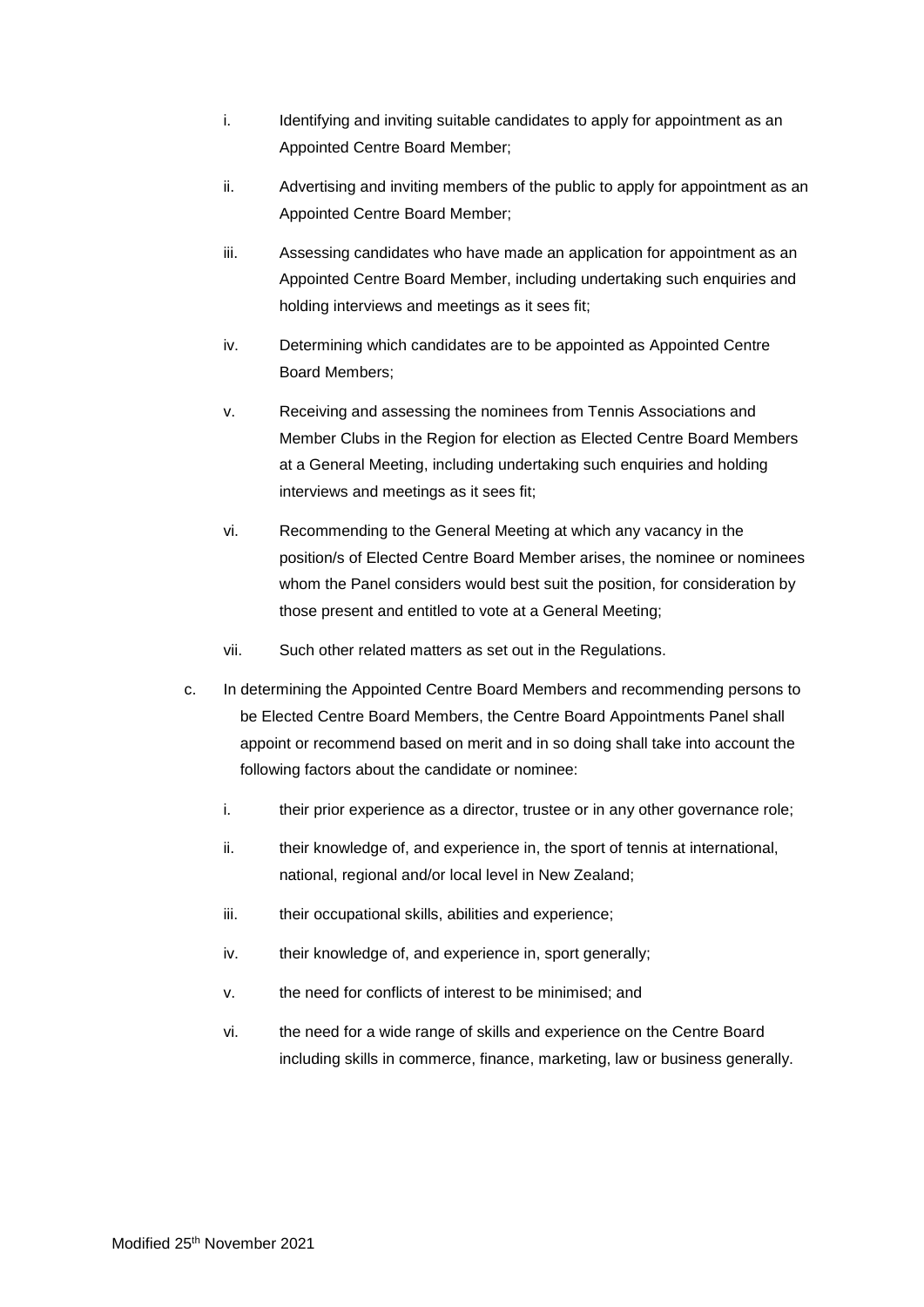- d. The Centre Board Appointments Panel shall comprise:
	- i. The Chairperson of Tennis Northern Region, or if he or she is seeking reelection to the board, the Deputy Chairperson or another Centre Board Member (not seeking re-appointment or re-election to the Centre Board) as determined by the Centre Board;
	- ii. A Centre Board Member not seeking re-appointment or re-election to the Centre Board;
	- iii. A person appointed by a Regional Sports Trust in the Region who is independent of Tennis Northern Region and who is suitably skilled, qualified and/or experienced to carry out the functions of the Centre Board Appointments Panel, taking into account the skills, qualifications and experience of the other Panel members.
- e. No member of the Centre Board Appointments Panel may seek appointment or nomination as a Centre Board Member, while a member of the Panel.
- f. The members of the Centre Board Appointments Panel shall determine from amongst themselves who will be the Panel's convenor.
- g. The quorum for a meeting of the Centre Board Appointments Panel shall be three (3) members.
- h. The Centre Board Appointments Panel shall meet as and when required and in any manner (including meetings using technology) as it thinks fit.
- i. Any decision of the Centre Board Appointments Panel regarding the appointment of Appointed Centre Board Members and the persons to be recommended to the delegates to be Elected Board Members must be unanimous.
- j. The person or persons responsible for appointing a member as specified in Rule 13.3d shall fill any vacancy that arises in the membership of the Centre Board Appointments Panel.

## 13.4 **Appointed Centre Board Members**

- a. Except for the Inaugural Board, the Appointed Centre Board Members shall be appointed by the Centre Board Appointments Panel.
- b. The Centre Board Appointments Panel shall call for applications for any Appointed Centre Board Member positions that due to the expiry of their term of office are to be vacated at an AGM.
- c. Applicants for positions as Appointed Centre Board Members may not hold any official position (whether paid or unpaid) in Tennis Northern Region, any Tennis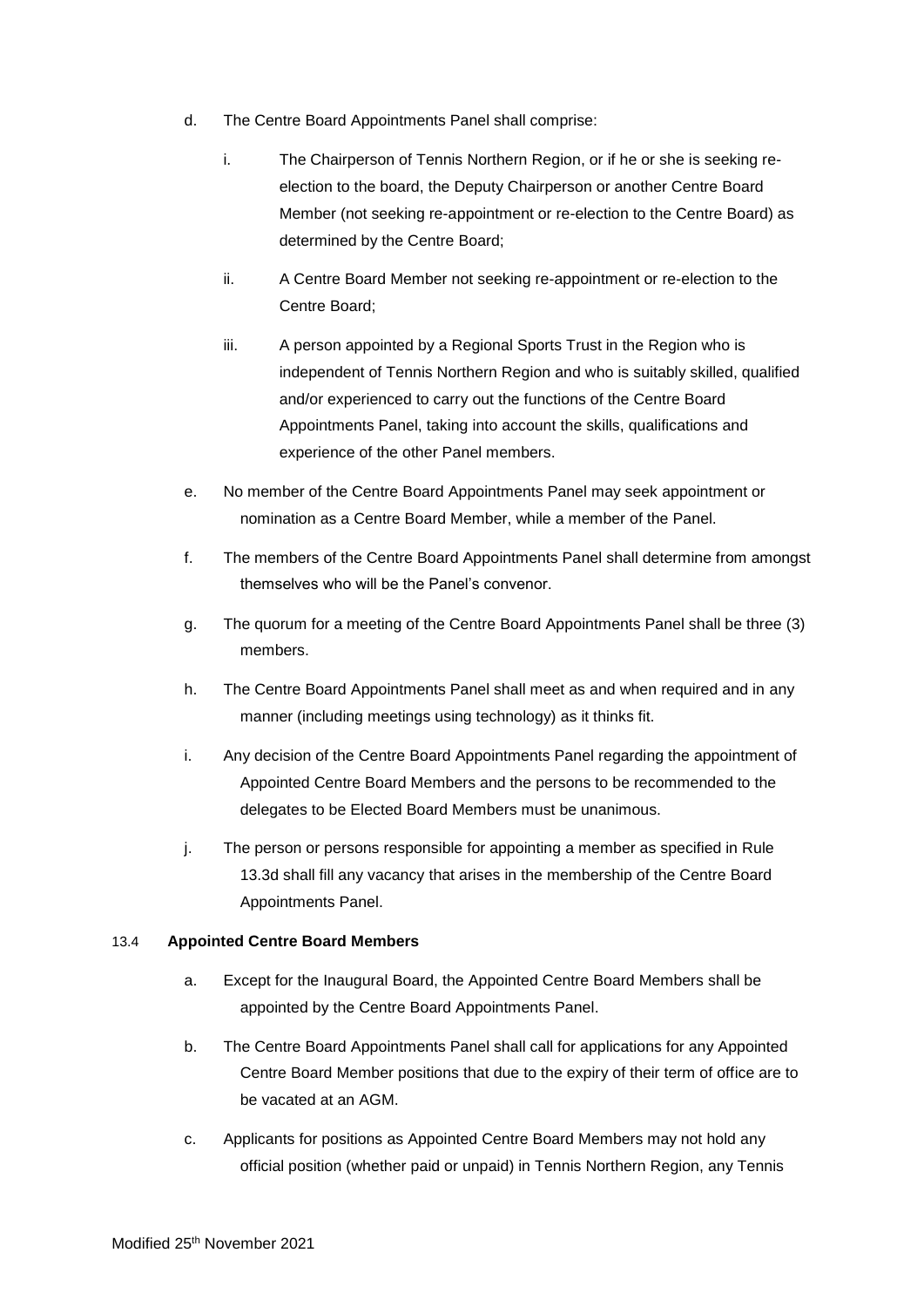Association in the Region or any Member Club if they are appointed as a Centre Board Member, and if they do hold such a position at the time of application they shall undertake to resign from such position if subsequently appointed as a Centre Board Member;

- d. The Centre Board Appointments Panel shall undertake its responsibilities as set out in Rule 13.3b(i)-(iv) and by no later than 42 days prior to the AGM notify the Chief Executive of the Appointed Centre Board Members who are to assume office at the conclusion of the AGM. The Chief Executive shall notify the Tennis Associations in the Region and the Member Clubs of the Appointed Centre Board Members no later than 30 days prior to the AGM.
- 13.5 **Elected Centre Board Members:** Subject to this Constitution, the Elected Centre Board Members shall be elected in accordance with the following process:
	- a. The Chief Executive shall advise the Members of the number of Elected Centre Board Member positions that, due to the expiry of their term of office, are to be vacated at an AGM at least 30 days prior to the AGM;
	- b. Nominations for Elected Centre Board Members may only be made by Tennis Associations in the Region and Member Clubs and shall be in the approved form as set out in the Regulations and received at the registered office of Tennis Northern Region not less than 21 days before the date set for the AGM;
	- c. For avoidance of doubt, nominees for positions as Elected Centre Board Members may hold official positions in (except as employees of) Tennis Associations in the Region and/or Member Clubs if they are elected as a Centre Board Member **provided that** Rule 13.15 (and in particular Rule 13.15g) shall apply if any conflict of interest arises in respect of any such Centre Board Member.
	- d. Upon receipt of any nominations for vacancies for the positions of Elected Centre Board Member/s, the Chief Executive shall refer the nominations to the Centre Board Appointments Panel;
	- e. The Centre Board Appointments Panel shall undertake its responsibilities as set out in Rule 13.3b(v)-(vi) and by no later than 10 days prior to the AGM notify the Chief Executive of the nominee or nominees whom it considers would best suit the vacant positions of Elected Centre Board Members, for consideration at the General Meeting.
	- f. Upon receipt of the recommendations of the Centre Board Appointments Panel, and no later than 7 days prior to the AGM, the Chief Executive shall notify the Members of the Panel's recommendation/s to fill the Elected Centre Board Member positions at the General Meeting.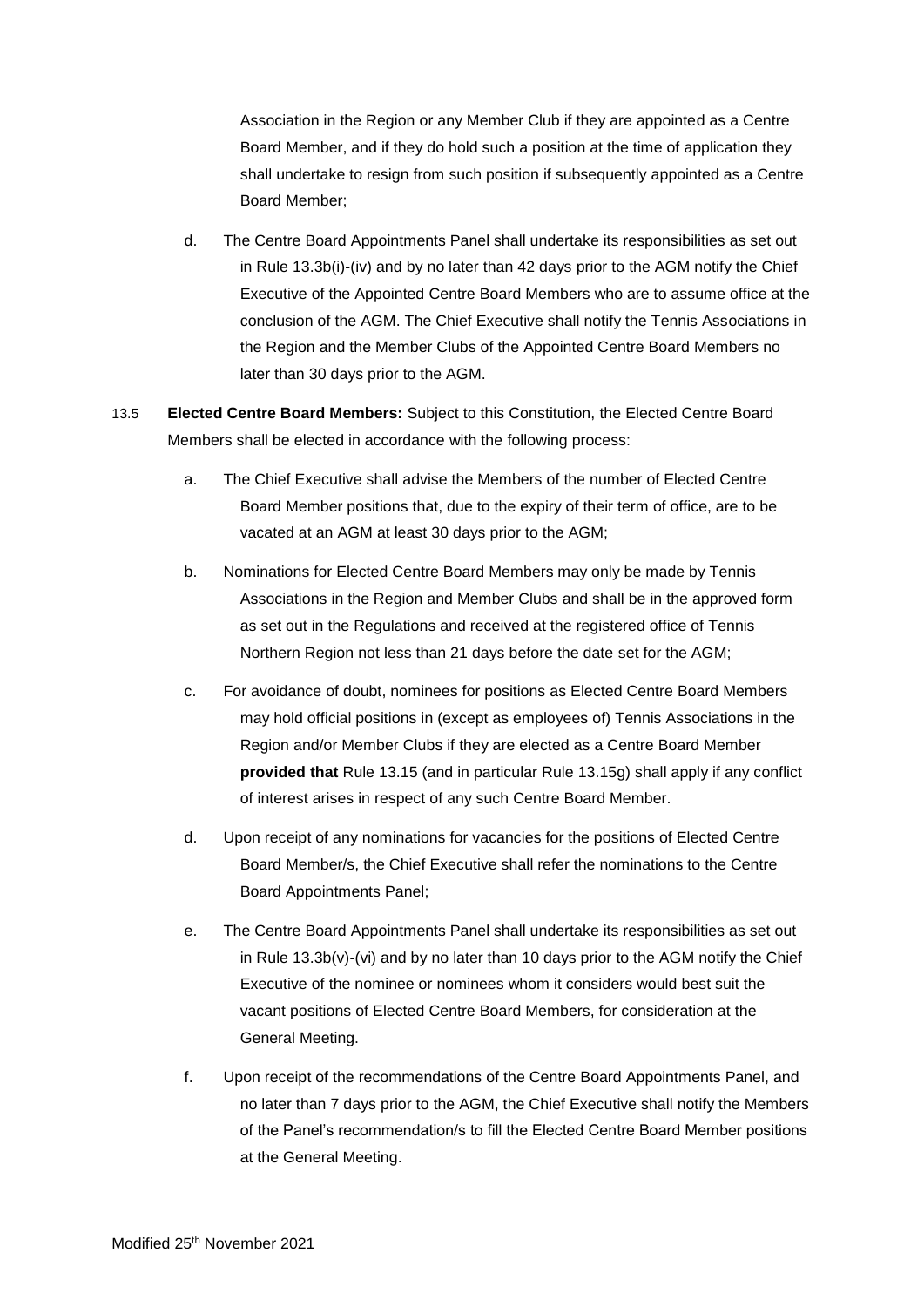- g. Having considered the Centre Board Appointments Panel's recommendations, the Elected Centre Board Members shall be determined from amongst the valid nominations received by the Chief Executive by Ordinary Resolution at the General Meeting at which the recommendation was made.
- 13.6 **Eligibility:** The following persons shall not be eligible for appointment, or election or to remain in office, as a Centre Board Member:
	- a. **Bankrupt**: a person who has been adjudged bankrupt who has not obtained a final order of discharge or whose order of discharge has been suspended for a term not yet expired, or is subject to a condition not yet fulfilled, or to any order under section 111 of the Insolvency Act;
	- b. **Conviction**: a person who has been convicted of any offence punishable by a term of imprisonment of two or more years unless that person has obtained a pardon or has served the sentence imposed on them;
	- c. **Imprisonment:** a person who has been sentenced to imprisonment for any offence unless that person has obtained a pardon or has served the sentence imposed on them;
	- d. **Disqualified Director:** a person who is prohibited from being a director or promoter of or being concerned or taking part in the management of a company under section 199K or section 199L or section 199N of the Companies Act 1955 or under section 382 or section 383 or section 385 of the Companies Act 1993;
	- e. **Property Order:** a person who is subject to a property order made under section 30 or section 31 (lacking in competence to manage own affairs) of the Protection of Personal and Property Rights Act 1988;

and if any of the above events occur to an existing Centre Board Member, they shall be deemed to have vacated their office upon such event.

- 13.7 **Inaugural Centre Board:** The Inaugural Centre Board established upon the commencement of this Constitution shall be comprised as follows:
	- a. **From commencement of Constitution to 2008 AGM**: For the period from the date this Constitution comes into force until the conclusion of the Annual General Meeting held in 2008, the Inaugural Centre Board shall comprise:
		- i. the seven (7) members of the Tennis North Harbour Board, five (5) of whom were elected, and two (2) of whom were appointed, prior to the commencement of this Constitution. For the purposes of this Constitution these Board Members shall be deemed to be Elected Centre Board Members and Appointed Centre Board Members respectively; and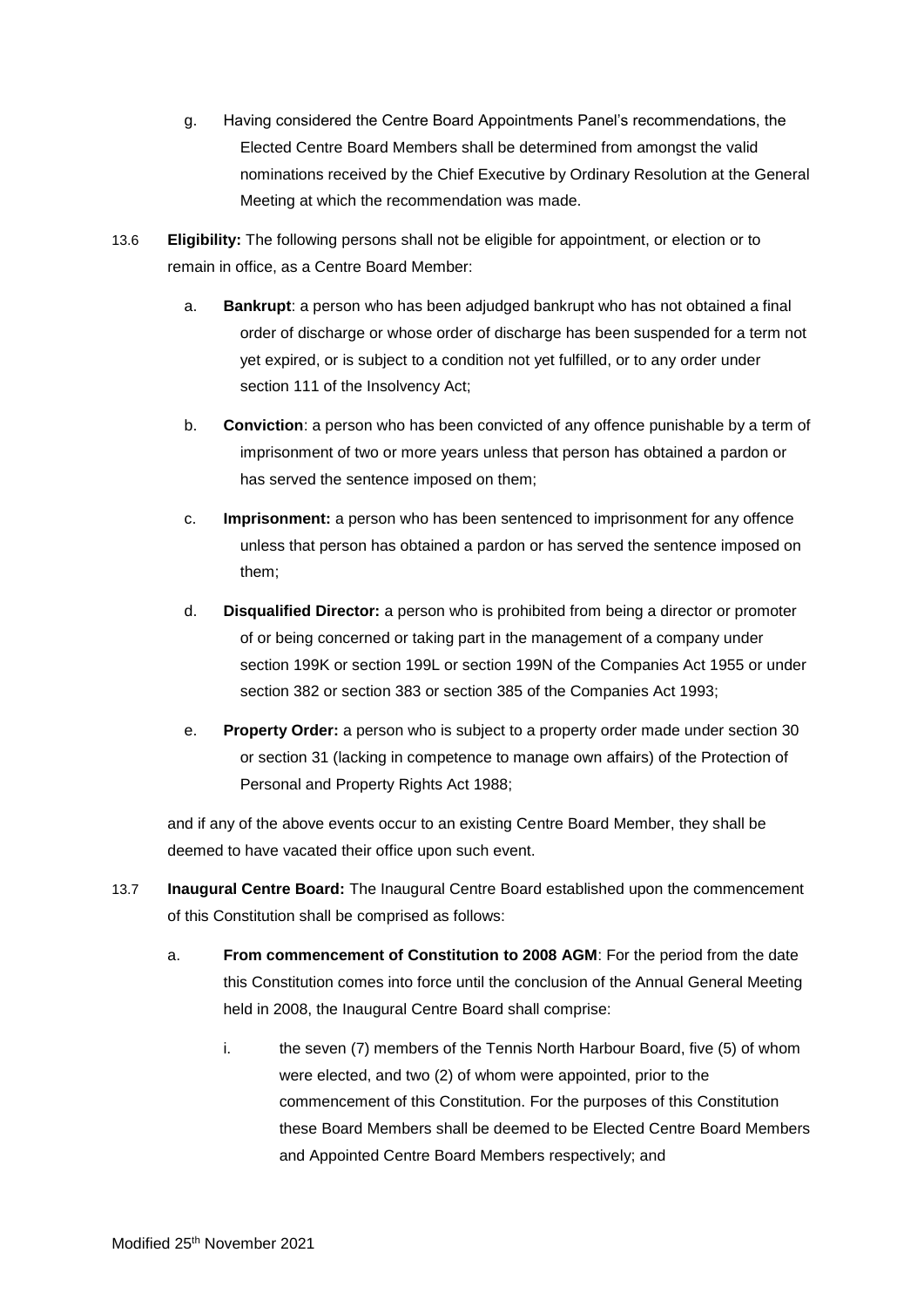- ii. one (1) person appointed or elected by Northland Tennis, who shall be deemed to be an Elected Centre Board Member for the purposes of this Constitution. The term of office for this Centre Board Member shall expire at the conclusion of the 2008 Annual General Meeting but the person may be re-appointed or re-elected as a Centre Board Member in accordance with Rule 13.7b.
- b. **From 2008 AGM**: From the conclusion of the Annual General Meeting held in 2008 for the periods set out in Rule 13.7c, the Inaugural Centre Board shall comprise of four (4) Elected Centre Board Members and four (4) Appointed Centre Board Members as follows:
	- i. Three (3) of the five (5) Elected Centre Board Members referred to in Rule 13.7a, shall remain in office as Elected Centre Board Members. The two (2) Elected Centre Board Members whose terms of office would otherwise have expired under the previous constitution of Tennis North Harbour, shall retire from office, but may be re-appointed or re-elected as Elected Centre Board Members or Appointed Centre Board Members in accordance with Rules 13.4 and 13.5..
	- ii. The two (2) Appointed Centre Board Members referred to in Rule 13.7a shall remain in office as Appointed Centre Board Members.
	- iii. At the Annual General Meeting held in 2008, one (1) person shall be elected as an Elected Centre Board Member. Rule 13.5a to c shall apply to the nomination and election of this Elected Centre Board Member, and the Centre Board Appointments Panel shall not be involved in considering the nominations or making recommendations to the Delegates in respect of this position. The Elected Centre Board Member shall be determined from amongst the valid nominations received by the Chief Executive by Ordinary Resolution at the Annual General Meeting.
	- iv. The Centre Board shall appoint two (2) Appointed Centre Board Members at the first meeting of the Inaugural Centre Board following the Annual General Meeting held in 2008.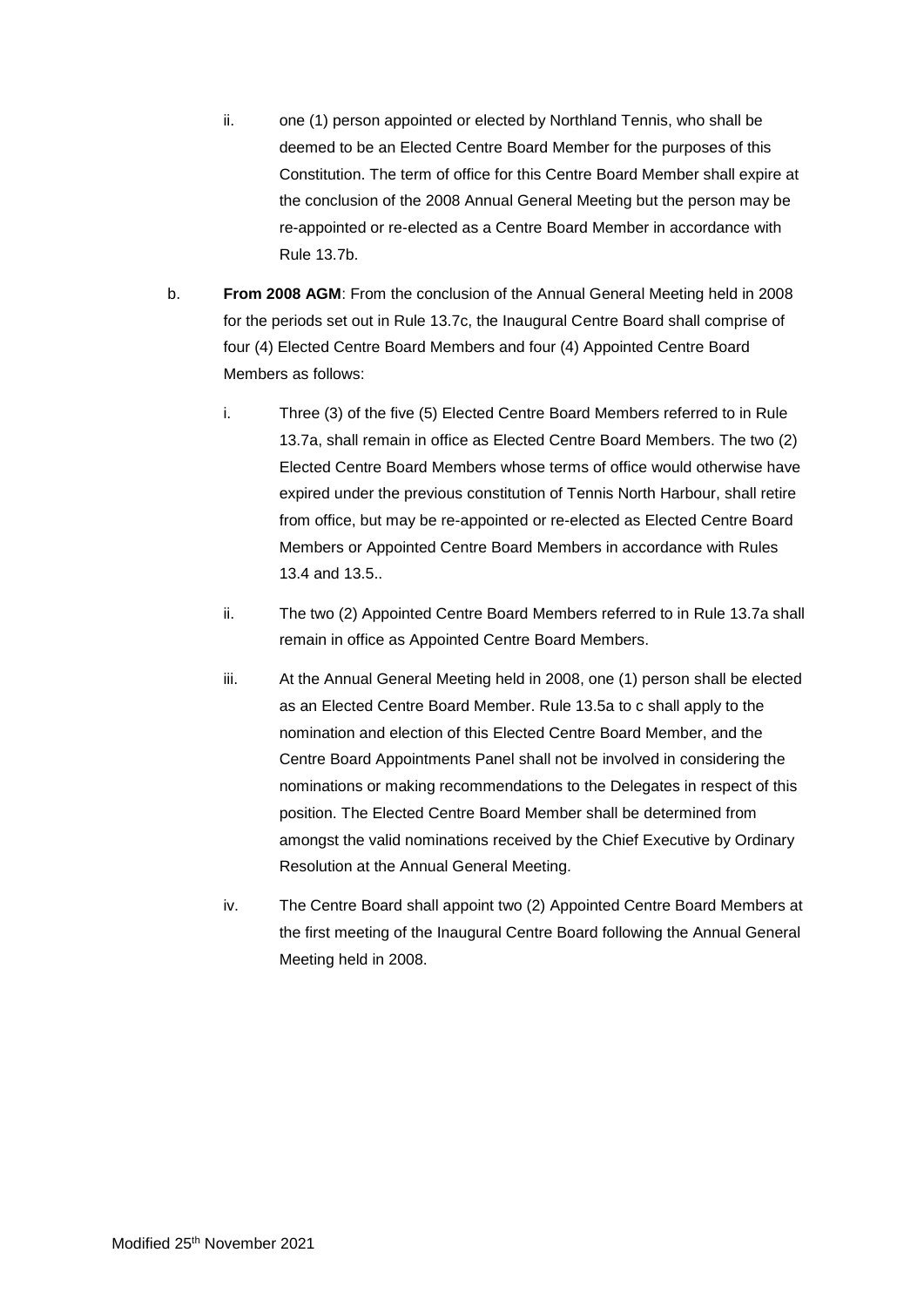- c. **Term of Office of Inaugural Centre Board Members:** Subject to Rules 13.9 (Vacancy) and 13.10 (Casual Vacancy) and Rule 13.11 (Removal), the Inaugural Centre Board Members referred to in Rule 13.7b shall remain in office for a period of between one(1) to three(3) years from the conclusion of the Annual General Meeting held in 2008 as determined by the schedule of rotation set out in Rule 13.8. Thereafter the terms of office for Centre Board Members and the procedure for electing and appointing Centre Board Members shall be in accordance with this Constitution.
- 13.8 **Term of Office:** Subject to Rule 13.7, (Inaugural Centre Board), Rule 13.10 (Casual Vacancy) and Rule 13.11 (Removal), the term of office for all Centre Board Members shall be three (3) years, commencing at the conclusion of the General Meeting at which their appointment is made or effective, and expiring at the conclusion of second AGM after their appointment **provided that** the term of office may be less than three years as determined by the Board to ensure that at least two Board Member positions are vacated in each year. A Centre Board Member may be re-elected or re-appointed to the Centre Board. With effect from the conclusion of each AGM, a least two of the existing Centre Board Members (as determined by the Board) shall retire by rotation but shall be eligible for nomination and reappointment or re-election. Prior to each AGM the Centre Board shall supply the Chief Executive (who shall advise the Delegates) a schedule of the order of retirement of Centre Board Members by rotation. The Centre Board shall decide on the method of establishing such order of rotation by agreement, and failing agreement by lot. A Board Member may not serve more than two (2) consecutive terms of office. However, a Board Member may serve a further term or terms after retirement of one year or the Board unanimously resolving that the one year retirement requirement be waived in favour of one further three year term.
- 13.9 **Vacancies:** If there is a casual vacancy on the Centre Board and the AGM for that year is scheduled for a date being less than six months from the date the vacancy arises, the remaining Centre Board Members may appoint a person of their choice to fill the vacancy for the balance of the term, or the Centre Board may leave the vacancy unfilled until the AGM for that year. If the AGM for that year is scheduled for a date being six months or longer from the date the casual vacancy arose, the following process shall apply:
	- a. If the vacancy is for an Appointed Centre Board Member's position, it shall be filled by the Centre Board Appointments Panel in accordance with the procedure in Rule 13.4 provided that the appointment shall take effect immediately upon notification to the Centre Board Member concerned; and/or
	- b. If the vacancy is for an Elected Centre Board Member's position, it shall be filled in accordance with the procedure in Rule 13.5, with any modifications necessary as to timing as the Centre Board considers appropriate.
- 13.10 A casual vacancy arises if: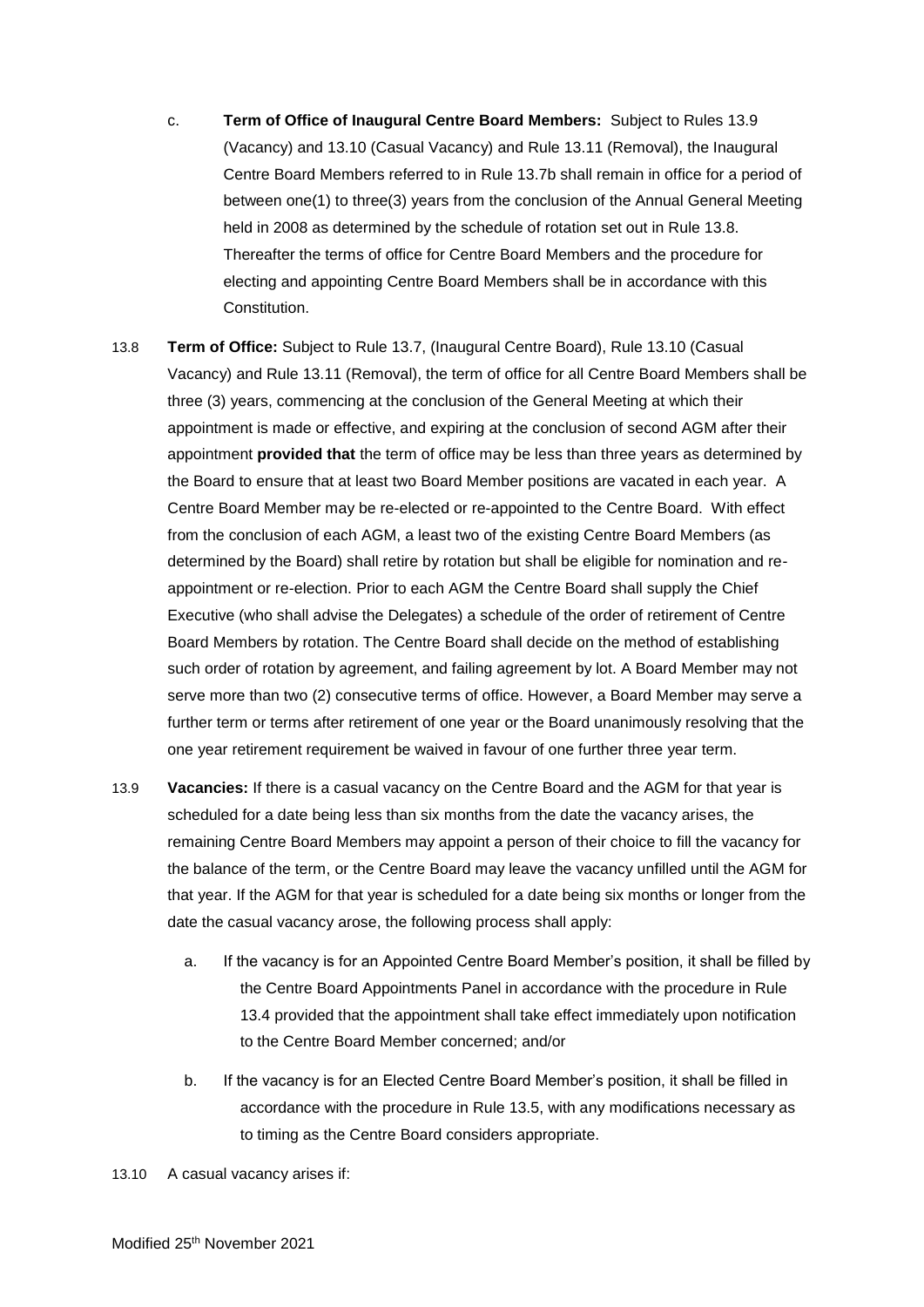- a. A Centre Board Member resigns from office prior to the expiry of their term of office;
- b. A Centre Board Member dies;
- c. A Centre Board Member is removed under Rule 13.11;
- d. A Centre Board Member is absent from more than two successive meetings unless leave of absence is granted by the Chairperson; or
- e. Any of the circumstances in Rule 13.6 arise.
- 13.11 **Removal of Centre Board Member:** The Members in an SGM called for this purpose by the Members or the Centre Board may, by Special Resolution, remove any Centre Board Member before the expiration of their term of office.
- 13.12 Upon the Chief Executive receiving a request for an SGM for the purpose of removing a Centre Board Member, the Chief Executive shall send the notice to the Centre Board Member concerned in addition to the persons specified in Rule 15.9.
- 13.13 Following notification under Rule 15.9 and before voting on the resolution to remove a Centre Board Member, the Centre Board Member affected by the proposed resolution shall be given the opportunity prior to and at the SGM to make submissions in writing and/or orally to the Centre Board and the persons entitled to be present at the General Meeting about the proposed resolution.
- 13.14 **Chairperson:** At its first meeting following the AGM, the Centre Board must elect a Chairperson and Deputy Chairperson from amongst its number. The role of a Chairperson is to chair meetings of the Centre Board and General Meetings and to represent the Centre Board. By virtue of his or her appointment as Chairperson, he or she also holds the office of President. In the event of the unavailability of the Chairperson for any reason, then the Deputy Chairperson shall undertake the Chairperson's role during the period of unavailability.
- 13.15 **Duties of Centre Board Members:** The duties of each Centre Board Member are to:
	- a. Act in good faith and in what the Centre Board Member believes to be the best interests of Tennis Northern Region at all times;
	- b. Exercise the powers of the Centre Board for proper purposes;
	- c. Act, and ensure Tennis Northern Region acts, in accordance with this Constitution;
	- d. Not agree to, nor cause or allow, the activities of Tennis Northern Region being carried on in a manner likely to create a substantial risk of serious loss to Tennis Northern Region's creditors;
	- e. Not agree to Tennis Northern Region incurring any obligations unless the Centre Board Member believes at that time on reasonable grounds that Tennis Northern Region will be able to perform the obligations when it is required to do so;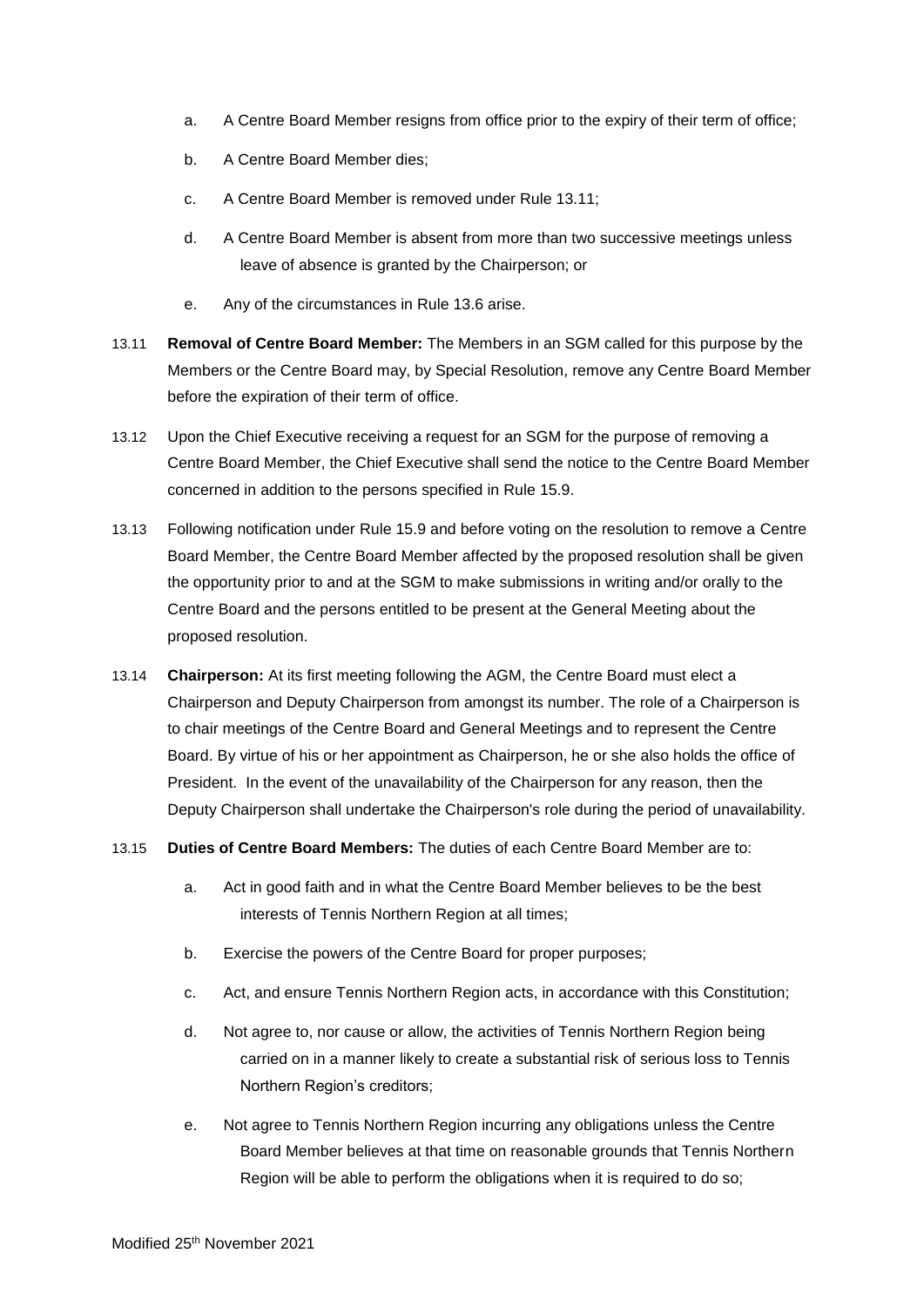- f. Exercise the care, diligence and skill that a reasonable Centre Board Member would exercise in the same circumstances taking into account, but without limitation, the nature of Tennis Northern Region, the nature of the decision and the position of the Centre Board Member and the nature of the responsibilities undertaken by the Centre Board Member;
- g. If the Centre Board Member is interested (as defined in section 139(1) of the Companies Act 1993) in a transaction or proposed transaction of Tennis Northern Region, disclose to the Centre Board the nature and extent of such interest as soon as the Centre Board Member becomes aware of the fact that he or she has such interest. Such interest shall also be recorded on the Centre Board's interests register;
- h. Take such other steps as determined by the Centre Board in respect of any interest specified in Rule 15.5g which may include, without limitation, abstaining from deliberations and/or any vote regarding such interest;
- i. Not disclose information that the Centre Board Member would not otherwise have available to him or her other than in their capacity as a Centre Board Member, to any person, or make use of or act on the information except;
	- i. For the purposes of Tennis Northern Region;
	- ii. As required by law; and
	- iii. To persons, or for the reasons, specified in sections 145(2) and 145(3) of the Companies Act 1993.
- j. Regularly attend Centre Board Meetings and General Meetings of Tennis Northern Region.
- 13.16 **Powers of the Centre Board:** Without limiting the generality of the Centre Board's powers to carry out the Objects of Tennis Northern Region as it considers necessary, the Centre Board shall have the specific powers to carry out the following duties:
	- a. To appoint a Chief Executive and enter into a contract with such remuneration and on such terms and conditions as the Centre Board thinks fit;
	- b. To adopt clearly defined delegations of authority from the Centre Board to the Chief Executive and to confirm delegation from the Chief Executive;
	- c. To adopt and regularly review a strategic plan for Tennis Northern Region that must be consistent with the strategic plan of Tennis NZ, and that must include goals and objectives for tennis in the Region and measures for short and long term success;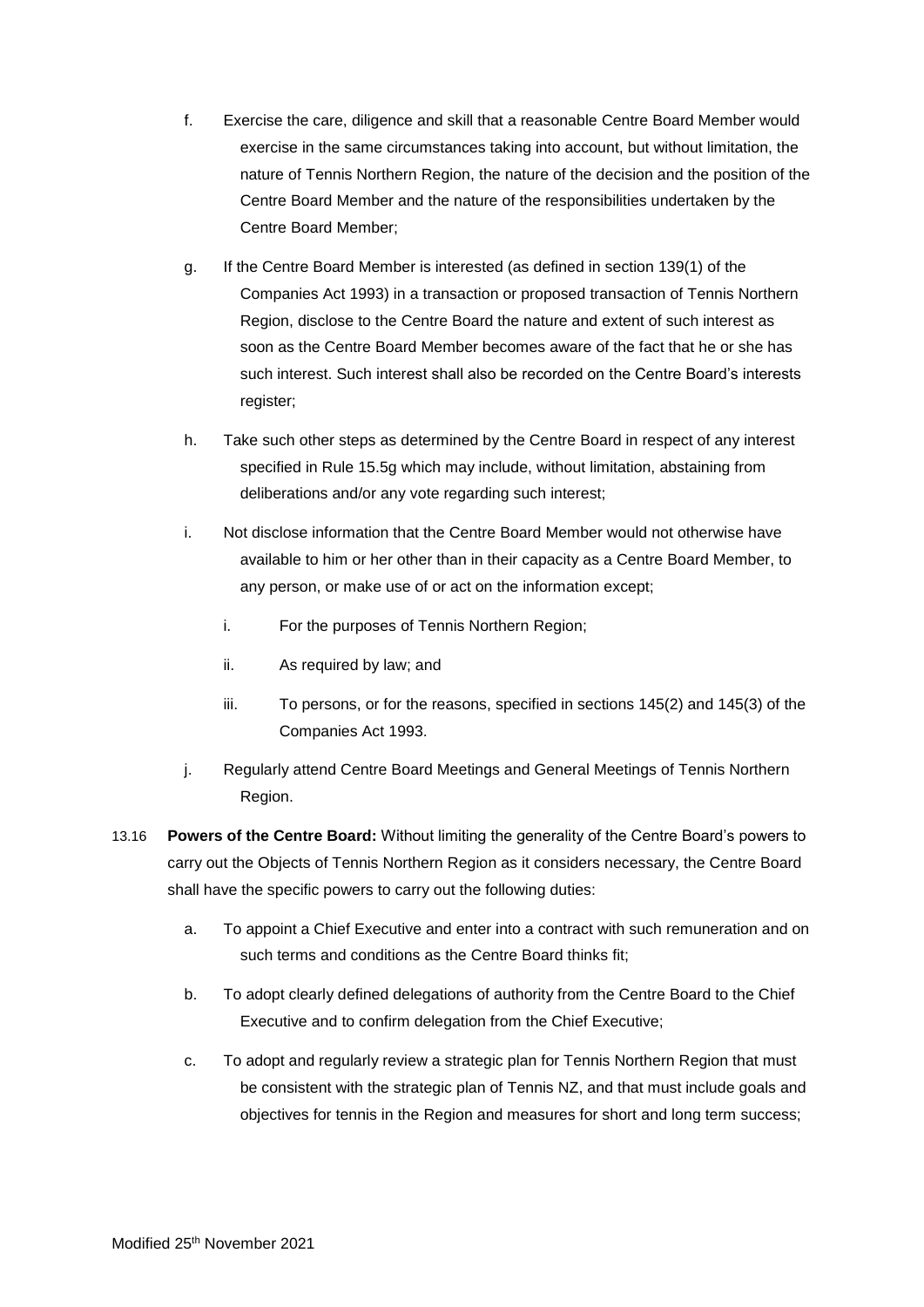- d. To deliver national Tennis NZ strategic initiatives in the Region;
- e. To adopt and regularly review an annual plan and budget for financial performance and to monitor results against the annual plan and budget;
- f. To facilitate regional and local forums for Tennis Northern Region, and its Members, in addition to General Meetings;
- g. To assist and develop the Member Clubs in their Region;
- h. To arrange and implement tennis tournaments, competitions, events and activities in the Region;
- i. To secure funding and sponsorship for the activities in the Region;
- j. To manage tennis facilities within its jurisdiction in the Region;
- k. To facilitate the administration of coaching, refereeing and other game officials in the Region;
- l. To work with any members of any Affiliates in the Region so as to act collectively in the interests of the game of tennis in the Region;
- m. To make, repeal and amend any Regulations, policies and procedures as it thinks necessary for the management of Tennis Northern Region or to fulfil its objects including rules and regulations relating to Member Clubs, discipline, disputes and appeals, and such other matters as it thinks fit;
- n. To make, repeal and amend rules for the regulation and control of any tournaments or events under its jurisdiction including conditions of entry;
- o. To establish such subcommittees as it considers appropriate and to delegate such powers and responsibilities as it considers appropriate. The Chairperson or their nominee shall have the right to attend any meeting of any sub-committee;
- p. To control expenditure and raise any money to fulfil the objects of Tennis Northern Region;
- q. To determine the criteria and procedures to apply in respect of the appointment of coaches, selectors, managers and other members of regional tennis squads and teams;
- r. To ensure that Tennis Northern Region has in place all the necessary internal reporting systems and controls together with the means of monitoring performance and results;
- s. To open and operate in the name of Tennis Northern Region such banking accounts as deemed necessary;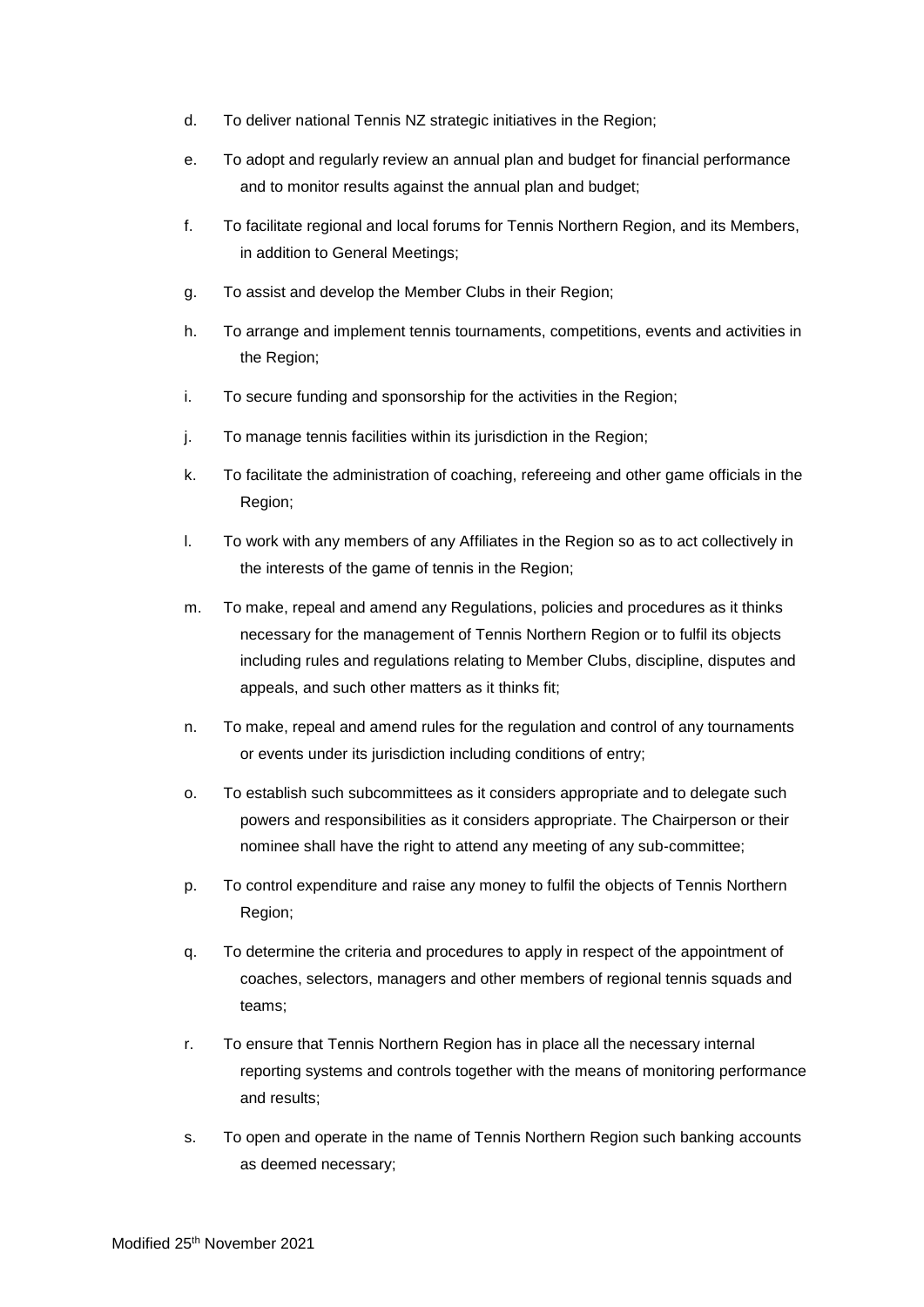- t. To regularly agree performance indicators and standards with management;
- u. To establish such corporate and other entities to carry on and conduct all or any part of the affairs of Tennis Northern Region or to enter into any agreement for sharing revenue or for the mutual assistance with any person or persons or body corporate that it may seem to the Centre Board is capable of directly or indirectly benefiting Tennis Northern Region;
- v. To co-opt, engage, contract or otherwise agree to obtain the assistance or advice of any person or organisation for the Centre Board;
- w. To determine the yearly calendar for local tournaments, events and competitions in the Region;
- x. To appoint and administer an Audit Committee, a Judiciary Committee and such other committees as it considers appropriate;
- y. To discipline Members as specified in this Constitution and the Regulations including holding an enquiry or appointing a person or persons to hold an enquiry into and imposing such penalty as it thinks fit in case of misconduct by any team, player or official while under the direct control of Tennis Northern Region or for such other reason as the Centre Board shall decide;
- z. To fill any casual vacancy on the Centre Board as specified in this Constitution;
- aa. To appoint two delegates to attend general meetings of Tennis NZ;
- bb. To call SGMs;
- cc. To resolve and determine any disputes or matters not provided for in this Constitution; and
- dd. To review its own processes and effectiveness.
- 13.17 **Centre Board Meetings:** Centre Board meetings may be called at any time by the Chairperson or two (2) Centre Board Members but generally the Centre Board shall meet at regular intervals agreed by the Centre Board. Except to the extent specified in this Constitution the Centre Board shall regulate its own procedure.
- 13.18 **Quorum:** The quorum for a Centre Board meeting, including the Inaugural Centre Board, shall be five (5) Centre Board Members.
- 13.19 **Voting:** Each Centre Board Member shall have one vote at Centre Board meetings. In the event of a deadlock, the Chairperson shall have an additional casting vote. Voting shall be by voices or, upon request of any Centre Board Member, by a show of hands or by a ballot. Proxy and postal voting is not permitted.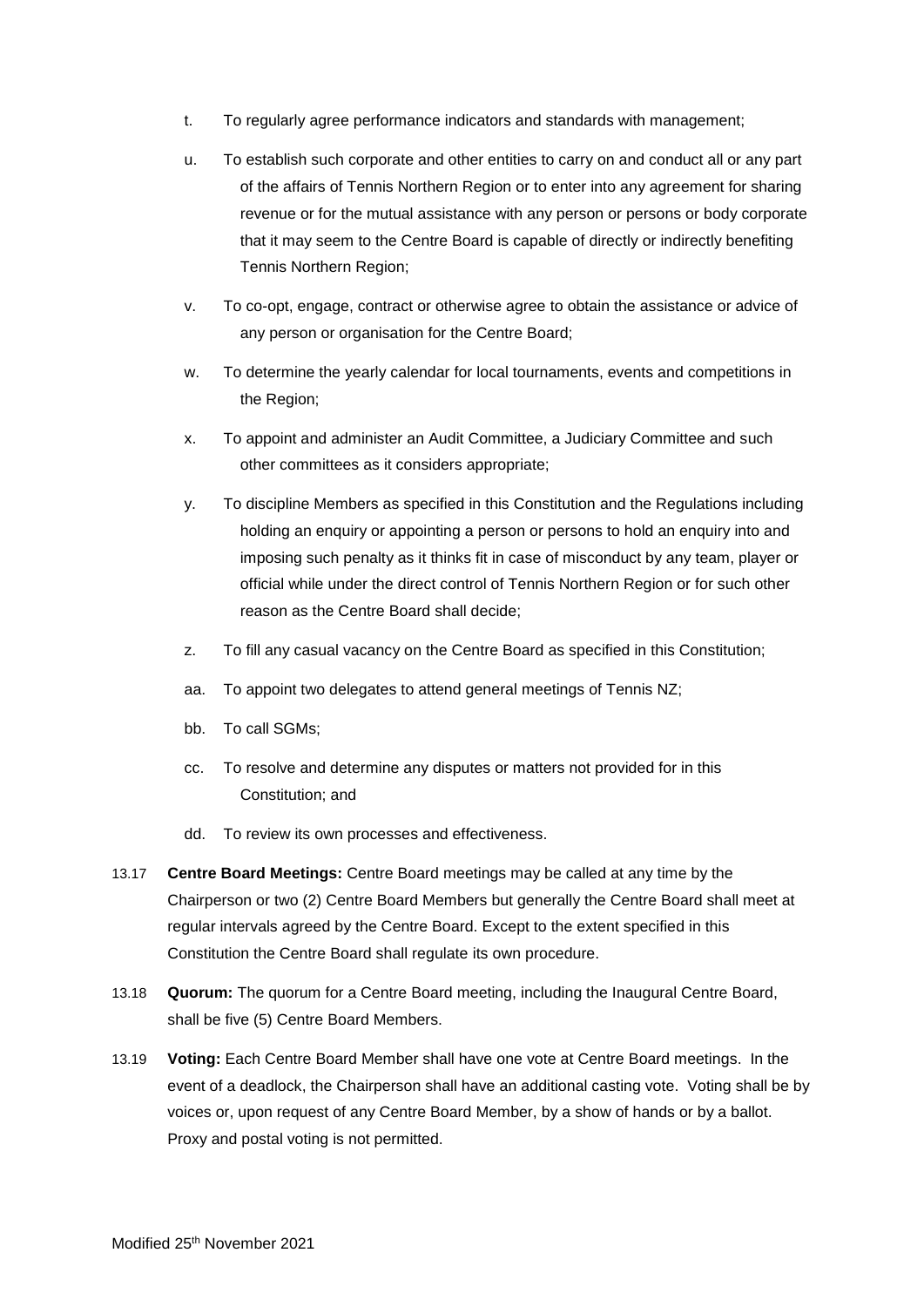- 13.20 **Resolutions:** A resolution in writing signed or consented to by e-mail, facsimile or other forms of visible or other electronic communication by a majority of the Centre Board shall be valid as if it had been passed at a meeting of the Centre Board. Any such resolution may consist of several documents in the same form each signed by one or more of the Centre Board.
- 13.21 **Meetings using Technology:** Any Centre Board Member may participate in any meeting of the Centre Board and vote on any proposed resolution at a meeting of the Centre Board without being physically present. This may only occur at meetings by telephone, through video conferencing, facilities or by other means of electronic communication provided that prior notice of the meeting is given to all Centre Board Members and all persons participating in the meeting are able to hear each other effectively and simultaneously. Participation by a Centre Board Member in this manner at a meeting shall constitute the presence of that Centre Board Member at that meeting.
- 13.22 **Expenses:** The Centre Board may, by majority vote, reimburse its Centre Board Members for their actual and reasonable expenses incurred in the conduct of Tennis Northern Region's business. Prior to doing so the Centre Board must establish a policy to be applied to the reimbursement of any such expenses.
- 13.23 **Matters Not Provided For:** If any situation arises that, in the opinion of the Centre Board, is not provided for in the Regulations, policies or procedures of Tennis Northern Region, the matter will be determined by the Centre Board.

## 14. **Chief Executive**

- 14.1 There shall be a Chief Executive of Tennis Northern Region who shall be employed for such term and on such conditions as the Centre Board may determine.
- 14.2 The Chief Executive shall be under the direction of the Centre Board and shall be responsible for the day-to-day management of the affairs of Tennis Northern Region in accordance with the Regulations, policies and procedures of Tennis Northern Region and within such constraints as may be imposed by the Centre Board.
- 14.3 The Chief Executive shall attend all Centre Board meetings unless otherwise required by the Centre Board, but shall have no voting rights.

## **Part IV – General Meetings**

#### 15. **Meetings of Members**

15.1 **AGM:** Tennis Northern Region must hold an AGM once every year at such time, date and place as the Centre Board determines.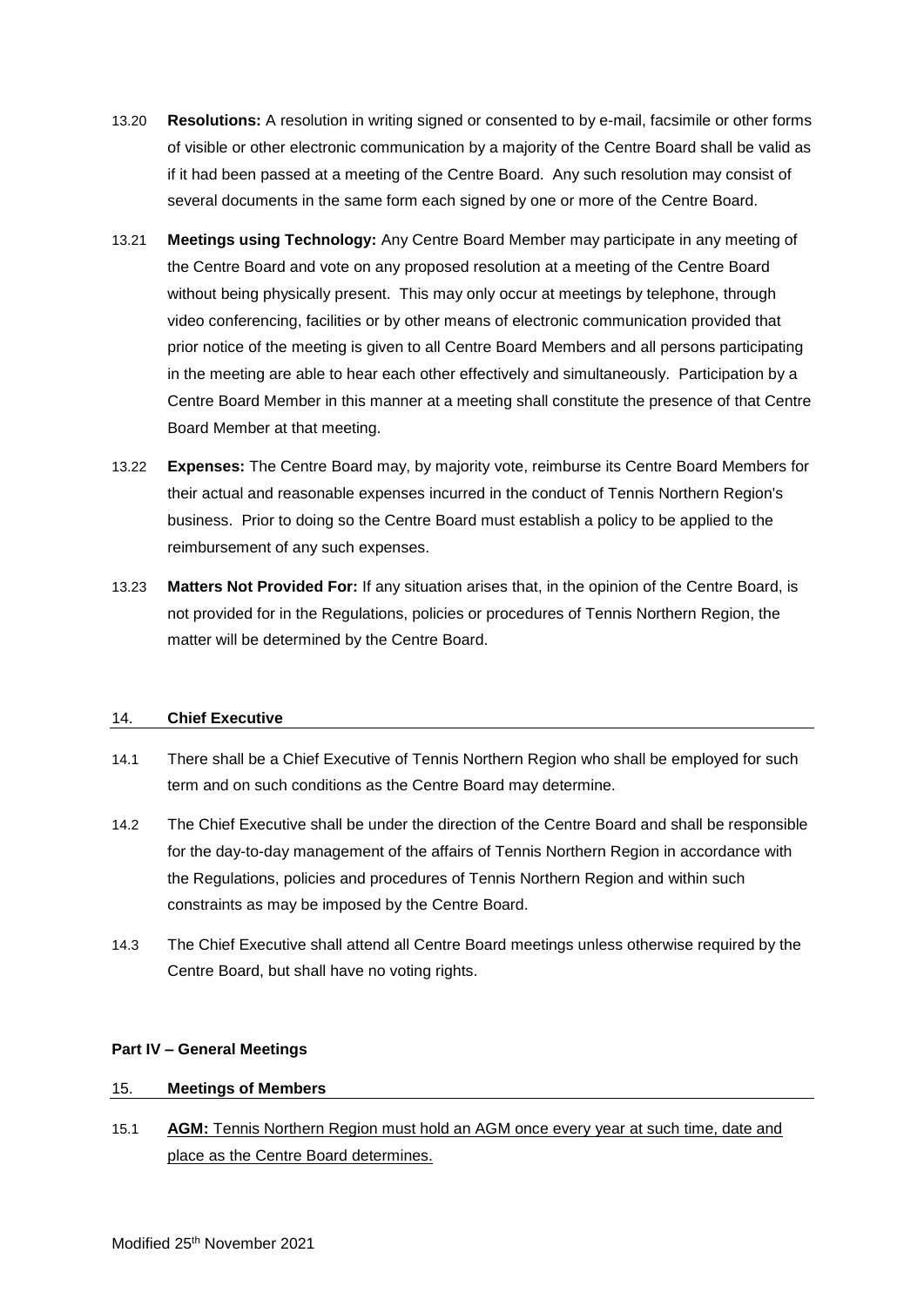- 15.2 **SGMs:** Any other General Meetings of the Members shall be Special General Meetings.
- 15.3 **Member Forums:** In addition to General Meetings, the Centre Board shall convene at least one forum for Members annually to contribute and be consulted on matters of importance to Tennis NZ, Tennis Northern Region and tennis in New Zealand including major strategic directions. Such forum/s may be held simultaneously with a General Meeting.
- 15.4 **Notice of AGM:** The Chief Executive must give at least 60 days' notice in writing to all Centre Board Members, Tennis Associations in the Region, the Member Clubs, and Life Members of the AGM. The notice shall set out:
	- a. the date, time and venue for the AGM;
	- b. the date and time by which notification of the Delegate(s) for the AGM must be received by the Chief Executive; and
	- c. the closing date/s for nominations for any elections, proposed motions and other items of business to be submitted to the Chief Executive.
- 15.5 **Notice of AGM Business:** Not less than thirty (30) days before the date set for the AGM, any nominations for any elections, proposed motions and other items of business must be received in writing by the Chief Executive from Tennis Associations in the Region, Member Clubs, and the Centre Board.
- 15.6 **Business of AGM:** The following business shall be discussed at each AGM:
	- a. The receipt from the Centre Board of a report and audited statement of financial position and statement of financial performance for the preceding financial year;
	- b. The election of any Elected Centre Board Members and/or Life Members of Tennis Northern Region;
	- c. The appointment of the auditor
	- d. The determination of the membership fee, if any, payable to Tennis Northern Region by the Members;
	- e. Any motion or motions proposing to alter this Constitution;
	- f. Any other motions or matters, including general business, that have been properly submitted for consideration at the AGM.
- 15.7 **Agenda**: An agenda containing the business to be discussed at an AGM (as set out in Rule 15.6) shall be forwarded by the Chief Executive to the Centre Board, Tennis Associations in the Region, Member Clubs, and Life Members by no later than twenty one (21) days before the date of the General Meeting. Any additional items of business not listed on the agenda may only be discussed by agreement of the majority of those persons entitled to vote at the meeting.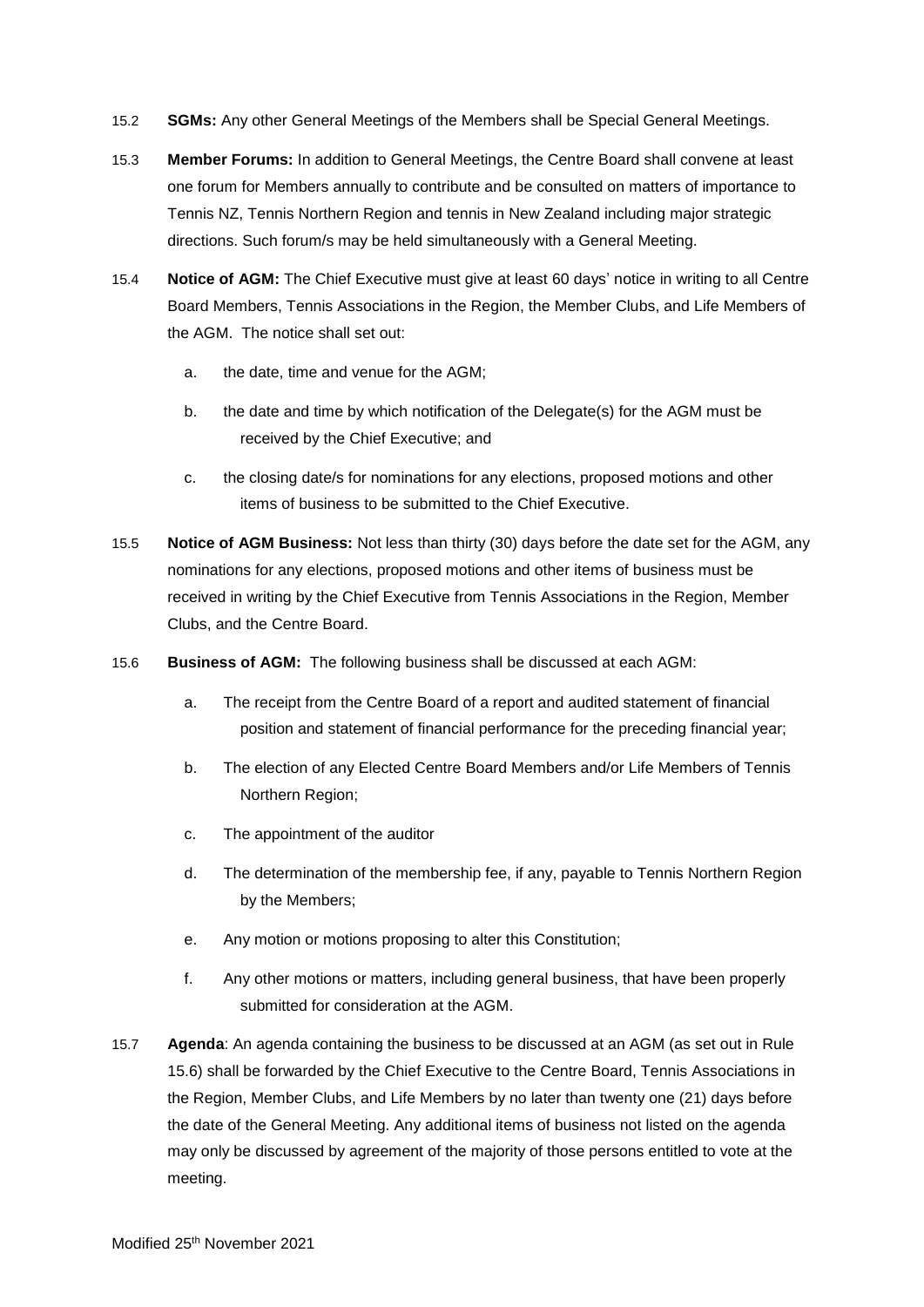- 15.8 **SGM:** The Chief Executive must call a Special General Meeting (SGM) upon a written request from:
	- a. The Centre Board; or
	- b. Five (5) or more Member Clubs.

The written request for a SGM must state the purpose for which the SGM is requested. The SGM must only deal with the business for which the SGM is requested.

- 15.9 **Notice of SGM:** Not less than thirty (30) days written notice must be given by the Chief Executive to the Centre Board, Tennis Associations in the Region, Member Clubs and Life Members for an SGM which notice shall include:
	- a. The date, time and venue and/or the manner in which the meeting is to be held;
	- b. The date and time by which notification of the Delegate(s) for the SGM must be received by the Chief Executive; and
	- c. The proposed motion or motions that have been properly submitted for consideration including any motion or motions proposing to alter this Constitution.
- 15.10 **Minutes:** Minutes shall be kept of all General Meetings and made available upon request by any Member.
- 15.11 **Errors:** Any irregularity, error or omission in notices, agendas and relevant papers of General Meetings or the omission to give notice within the required time frame or the omission to give notice as specified in Rules 15.4 and 15.9 and any other error in the organisation of the meeting shall not invalidate the meeting nor prevent the meeting from considering the business of the meeting provided that:
	- a. The Chairperson in his or her discretion determines that it is still appropriate for the meeting to proceed despite the irregularity, error or omission; and
	- b. A motion to proceed is put to the meeting and carried by Special Resolution.
- 15.12 **Quorum**: No business shall be transacted at any General Meeting unless a quorum is present at the time when the meeting is due to commence as set out in the notice of meeting. The quorum for a General Meeting shall be such number of Delegates necessary to hold 51% of the votes. The quorum must be present at all times during the meeting. If a quorum is not obtained within half an hour of the intended commencement time of the General Meeting, then the General Meeting shall be adjourned to such other day, time and place as determined by the Centre Board and if no quorum is obtained at the stage of such further General Meeting, then the persons present at that further General Meeting are deemed to constitute a valid quorum.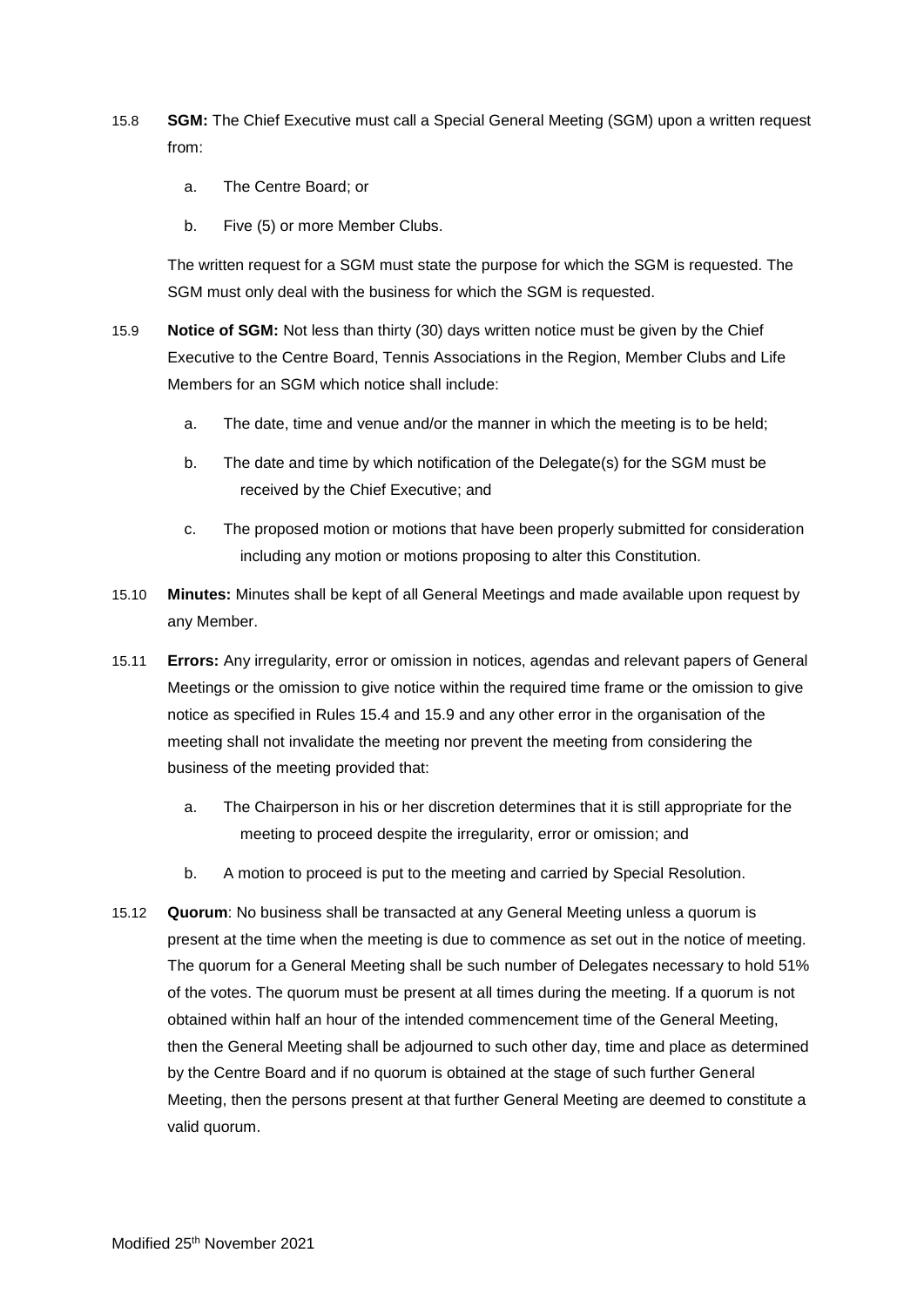- 15.13 **Chairperson**: The Chairperson of the Centre Board shall preside at the General Meeting. If the Chairperson is unavailable or unwilling to chair the meeting, then the Deputy Chairperson of the Centre Board shall preside and in the absence of both of those persons, then such other person entitled to be present at the General Meeting, as determined by the Centre Board, shall be the chairperson of the General Meeting.
- 15.14 **Delegates:** Each Member Club shall elect or appoint one Delegate to represent it at General Meetings. In addition, each Tennis Association in the Region shall appoint a Delegate to attend General Meetings. The Tennis Association Delegate shall, if authorised to do so on behalf of one or more Member Clubs in the Association Area, also be the Delegate for such Member Clubs. No Centre Board Member or employee of Tennis Northern Region may act as a Delegate of a Member Club or a Tennis Association. The names of the Delegates shall be forwarded in writing to the Chief Executive by a date and time determined by the Centre Board prior to the commencement of each General Meeting. If an appointed Delegate is not available to attend a General Meeting, the Tennis Association or Member Club, as applicable, may appoint an Alternate Delegate, provided that the name of such Alternate Delegate is notified in writing to the Chief Executive prior to the commencement of the relevant General Meeting.
- 15.15 **Attendees:** In addition to Centre Board Members and Delegates, any individual Member of a Member Club, is entitled to and may, at their expense, attend a General Meeting. Such Members are entitled to speak at General Meetings with the prior agreement of the Chairperson, but shall not be entitled to vote. In addition other persons including employees, contractors and advisors to Tennis Northern Region may attend and speak at General Meetings with the permission of the Chairperson.
- 15.16 **Voting:** Unless otherwise required by this Constitution:
	- a. An Ordinary Resolution shall be sufficient to pass a resolution;
	- b. Each Member Club shall be entitled to one vote for every member of the Member Club as specified on the Register of Members in accordance with Rules 6.6 and 10.2 of this Constitution **provided that** the Member Club has paid any fees due to Tennis Northern Region. Tennis Associations in the Region shall have no entitlement to vote unless one or more of its Member Clubs have authorised a Delegate appointed by the Associations to vote on their behalf. In this situation, the Association Delegate shall be entitled to the number of votes that the Member Club/s would have been entitled to, had they been represented via a Delegate individually;
	- c. Voting shall generally be conducted by voices or by show of hands or by such other voting mechanism as determined by the Chairperson of the meeting so as to identify the voting entitlement, unless a secret ballot is requested by the Chairperson or a Delegate;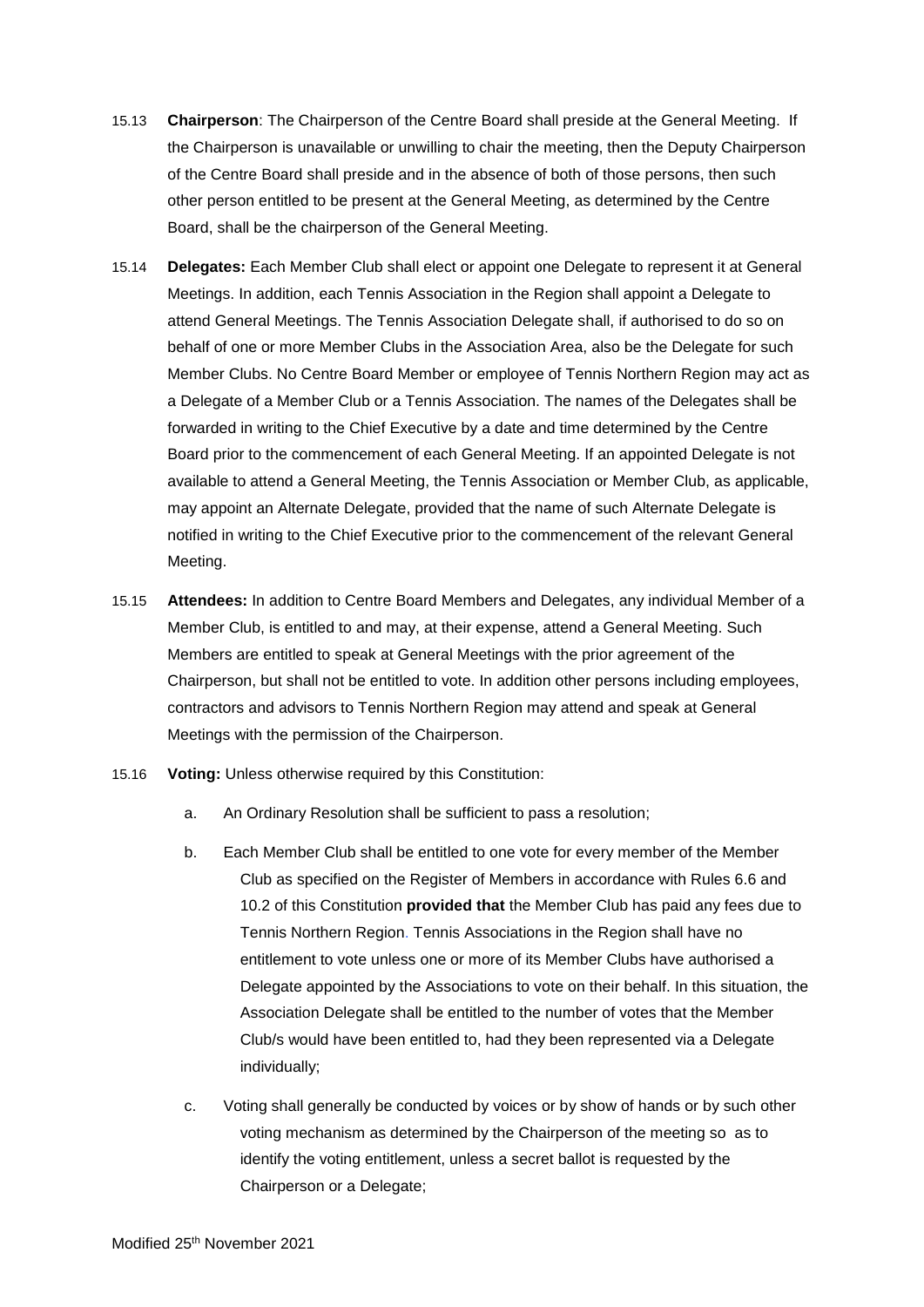- d. On a show of hands, or other voting mechanism as determined in accordance with Rule 15.16c, a declaration by the Chairperson is conclusive evidence of the result, provided that the declaration reflects the show of hands or other voting mechanism used;
- e. Elections of Elected Centre Board Members at an AGM must be undertaken by secret ballot except where:
	- i. There are the same number of nominations as positions available; or
	- ii. There are insufficient nominations and after calling for further nominations from the floor at the AGM there are still insufficient or the same number of nominations for positions available, then those persons who have been nominated shall be declared elected;
- f. Proxy votes shall be permitted provided they comply with the proxy voting procedure set out in the Centre Regulations:
- g. If an urgent matter or matters arise (as determined by the Centre Board), or where the Members have agreed at a previous General Meeting to do so for a specific purpose, a General Meeting may be held by telephone, through video conferencing facilities or by other means of electronic communication (but excluding email) provided that prior notice of the meeting is given to all persons entitled to vote at a SGM, and that all persons participating in the meeting are able to hear each other effectively and simultaneously. Participation by persons entitled to vote at a SGM in this manner at a meeting shall constitute the presence of that person at that meeting;
- h. In the event of equality of votes at a General Meeting, the Chairperson shall have an additional or casting vote;
- i. In the event that a secret ballot is called, two scrutineers must be appointed at the General Meeting to count the votes.

## **Part V – Miscellaneous**

## 16. **Discipline, Disputes and Appeals**

16.1 **Centre Judiciary Committee:** The Centre Board shall establish a Centre Judiciary Committee which shall consist of not less than three (3) persons appointed annually by the Centre Board. The Centre Board shall appoint a Chairperson from one of the members appointed to the Centre Judiciary Committee. No Centre Board Member is eligible to sit on the Centre Judiciary Committee.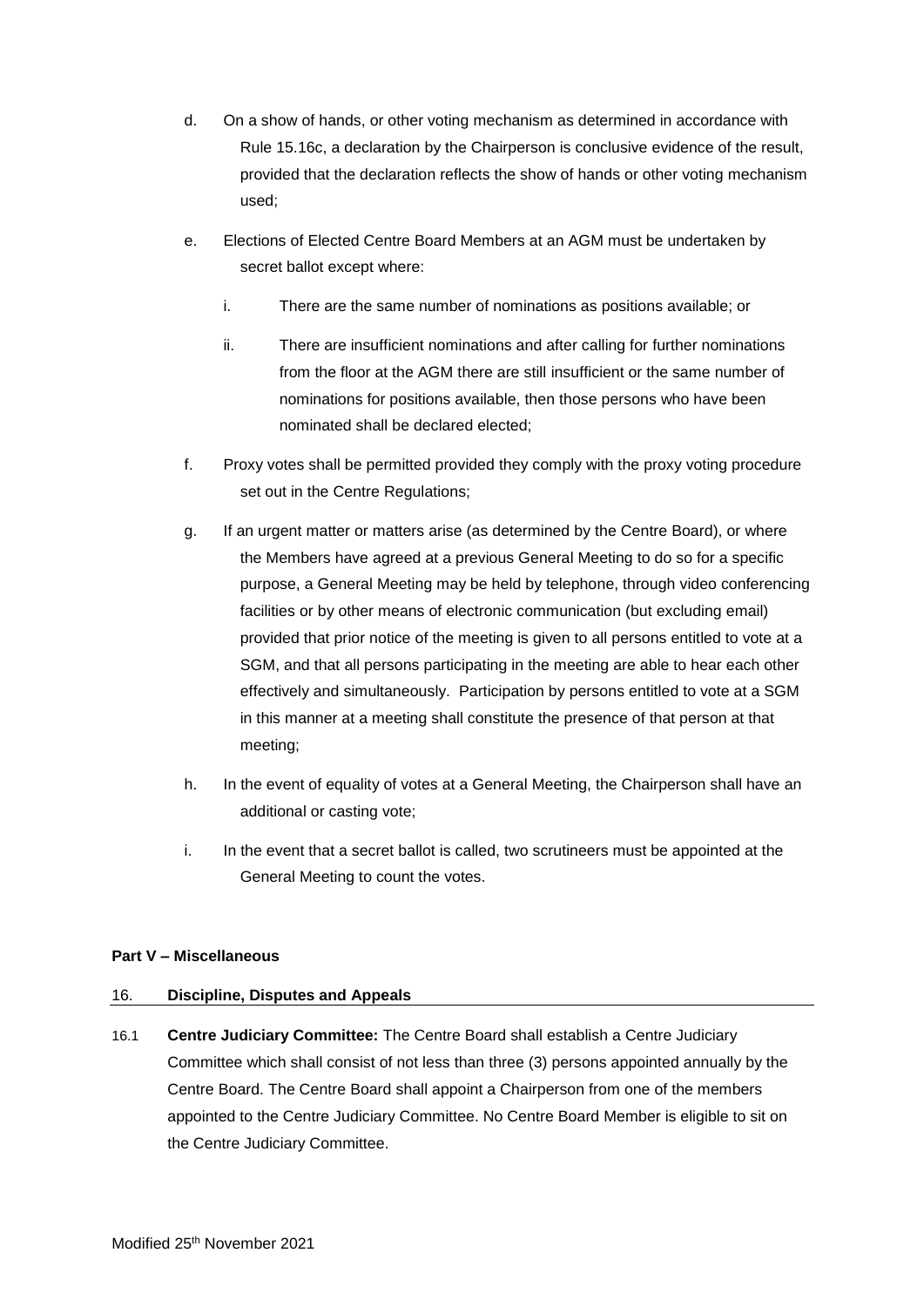- 16.2 The Centre Judiciary Committee shall hear and determine all matters relating to appeals regarding misconduct and disputes arising out of:
	- a. Events held by or under the auspices of Tennis Northern Region; and
	- b. Any Tennis Northern Region policy or regulation,

including imposing penalties, as set out in the Regulations.

- 16.3 **Disputes:** In the event of any other dispute arising between any Member and/or between a Member or Members and the Centre Board involving a matter that falls outside the jurisdiction of either Tennis NZ or the Centre Judicial Committee, the parties shall:
	- a. endeavour to negotiate a resolution of the dispute by themselves or with the assistance of professional advisors; and failing that,
	- b. endeavour to agree on a resolution of the dispute by attending mediation; and failing that,
	- c. either party may refer the dispute to the Tennis NZ Board (or any sub-committee appointed by it) for determination by it in accordance with its Regulations.
- 16.4 **Appeals:** Subject to this Constitution, any Member (or other party) who or which wishes to appeal a decision of the Centre Judiciary Committee where the Member has exhausted their rights of appeal within this Constitution, and/or the Regulations, may appeal to the Tennis NZ Judiciary Committee. The Tennis NZ Regulations shall apply to any such appeal.

## 17. **Rules of Tennis**

The rules of the game of tennis shall be the Rules of Tennis as set down and interpreted from time to time by the ITF (and subject to any variations for New Zealand as permitted by ITF). The Rules of Tennis shall be observed by Tennis Northern Region, and all Members and all matters relating to the game of tennis in New Zealand shall be carried out in accordance with such Rules.

#### 18. **Finances**

- 18.1 Unless otherwise determined by the Centre Board the financial year of Tennis Northern Region shall end on the 30st day of April.
- 18.2 Statements of financial position and financial performance shall be audited each year and the audited accounts shall be submitted to the AGM. The auditors shall be appointed at each AGM.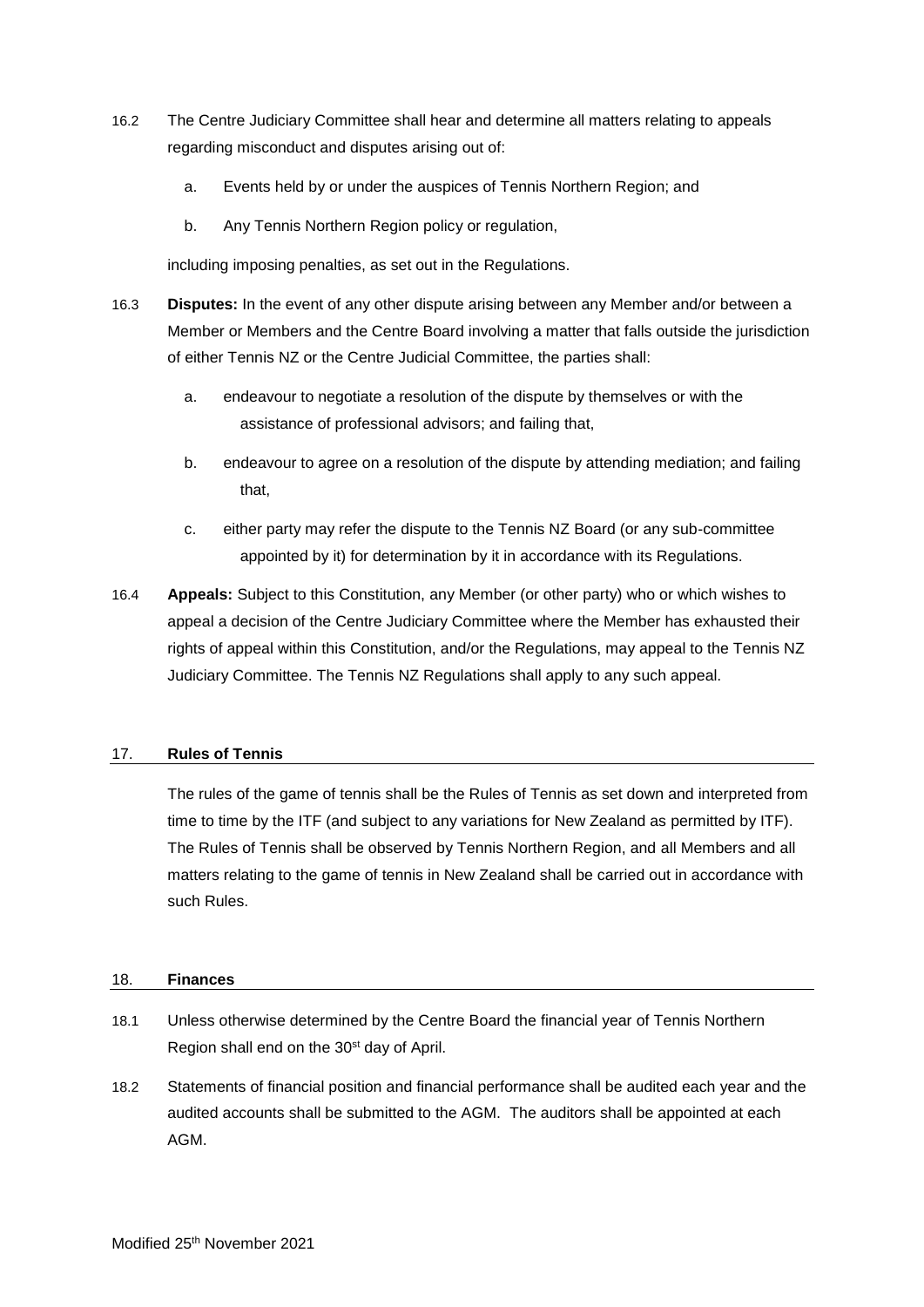- 18.3 The Centre Board is responsible for the receipt and banking of all monies received by Tennis Northern Region. All funds of Tennis Northern Region shall be paid to a bank account(s) in the name of Tennis Northern Region and the bank account(s) must be operated in accordance with the policy determined by the Centre Board.
- 18.4 The Centre Board must ensure correct accounting records are kept. The accounting records of Tennis Northern Region must be kept at the office of Tennis Northern Region or at such place as the Centre Board may determine and must be open to inspection by Members at such reasonable times agreed by the Centre Board.

## 19. **Common Seal**

19.1 The common seal of Tennis Northern Region shall be kept in the control of the Centre Board and may be affixed to any document only by resolution of the Centre Board and in the presence of and with the accompanying signatures of the Chairperson and the Deputy Chairperson, and in the absence of either of those, then of another Centre Board Member.

#### 20. **Alterations of Constitution**

- 20.1 This Constitution may only be altered, added to or rescinded by a Special Resolution passed at a General Meeting.
- 20.2 No alteration, addition to or revision of this Constitution shall be approved if it affects the not for profit objects, personal benefit prohibition or the winding up rules of Tennis Northern Region. This Rule must not be removed from this Constitution and must be included in any alteration, addition to or revision of this Constitution.

## 21. **Prohibition on Personal Benefits**

- 21.1 No person shall be entitled to derive or otherwise receive any income, benefit or advantage from Tennis Northern Region where that person is able to determine or materially influence the amount or nature of that income, benefit or advantage, provided that any person who renders professional services to Tennis Northern Region shall be entitled to be paid all usual and reasonable professional business and trade charges for work done for Tennis Northern Region.
- 21.2 Any such income paid or benefit or advantage conferred must be reasonable and relative to that which would be received in an arms length transaction (being the open market value). This Rule 21 and its effect must not be removed from this Constitution and must be included in any alteration, addition to or revision to this Constitution.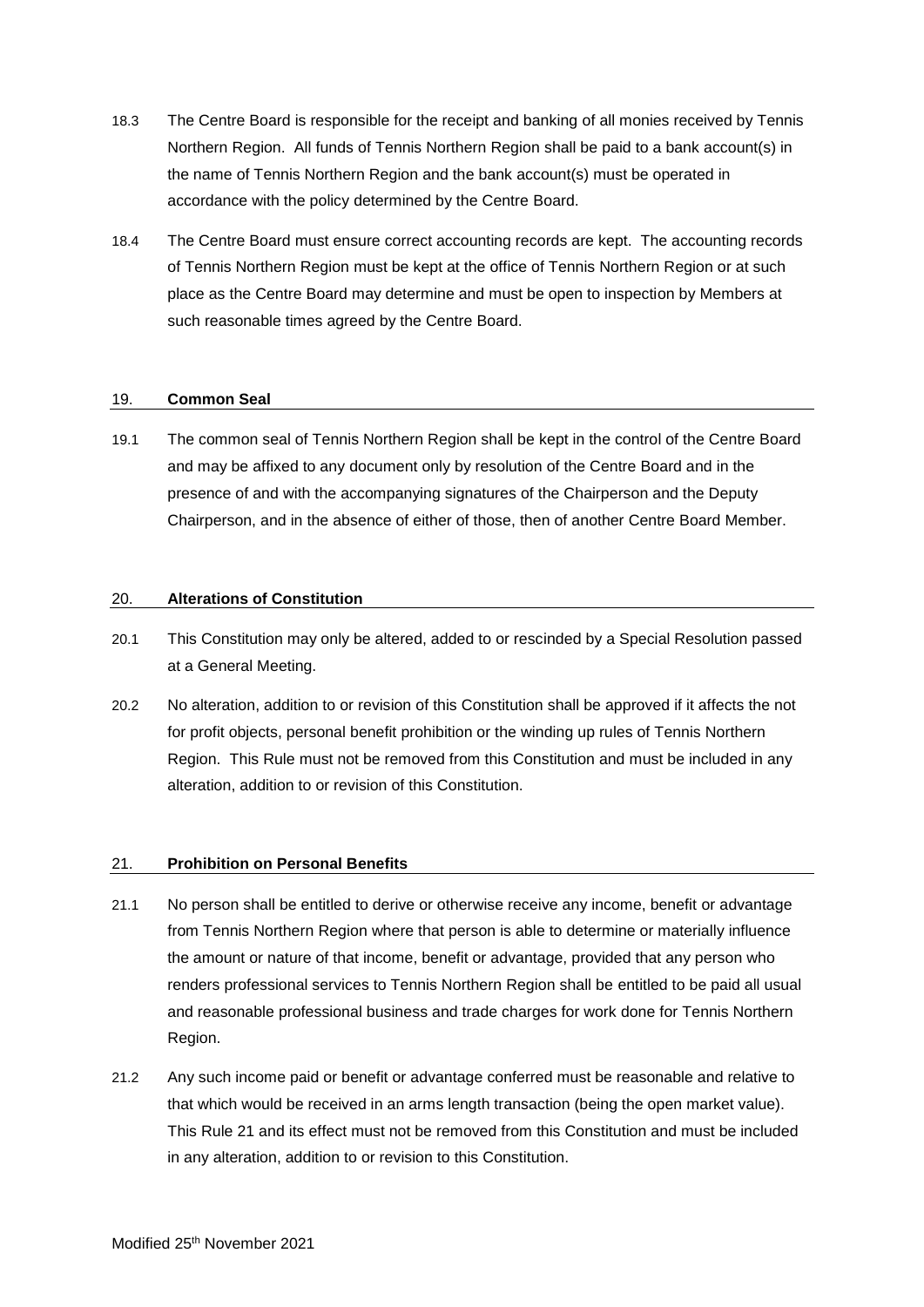#### 22. **Regulations**

- 22.1 Subject to Rule 22.2, the Centre Board may make, repeal and amend such Regulations as it thinks appropriate including Regulations relating to Tennis Associations in the Region, Member Clubs, discipline, disputes and appeals, and such other matters as it thinks fit **provided that** it must regulate matters that further the objects of Tennis Northern Region and that are in accordance with the powers of Tennis Northern Region as set out in this Constitution.
- 22.2 The Centre Board shall consult the Tennis Associations in the Region and Member Clubs regarding any Regulation it proposes to promulgate and provide them with a reasonable opportunity to consider, and have input into, any proposed Regulation before it is finally promulgated by the Centre Board.
- 22.3 A regulation may be revoked by Special Resolution of the Delegates at a Special General Meeting called for this purpose, provided that such revocation shall not be applied retrospectively.

#### 23. **Winding Up**

- 23.1 Tennis Northern Region must be wound up if Tennis Northern Region, at a General Meeting of its Members, passes a Special Resolution requiring Tennis Northern Region to be wound up and the resolution is confirmed by Special Resolution at a subsequent General Meeting called for that purpose and held not earlier than 60 days after the date that the resolution so to be confirmed is passed.
- 23.2 If upon the winding up or dissolution of Tennis Northern Region there remains after the satisfaction of all its debts and liabilities any property whatsoever, the property shall not be paid to or distributed among the Members of Tennis Northern Region but shall be given or transferred to some other organisation, or body having objects similar to the objects of Tennis Northern Region, or to some other charitable organisation or purpose within New Zealand.

#### 24. **Indemnity**

24.1 Tennis Northern Region shall indemnify every member of the Centre Board, the Chief Executive and other officers and employees of Tennis Northern Region in respect of all liability arising from the proper performance of their functions connected with Tennis Northern Region.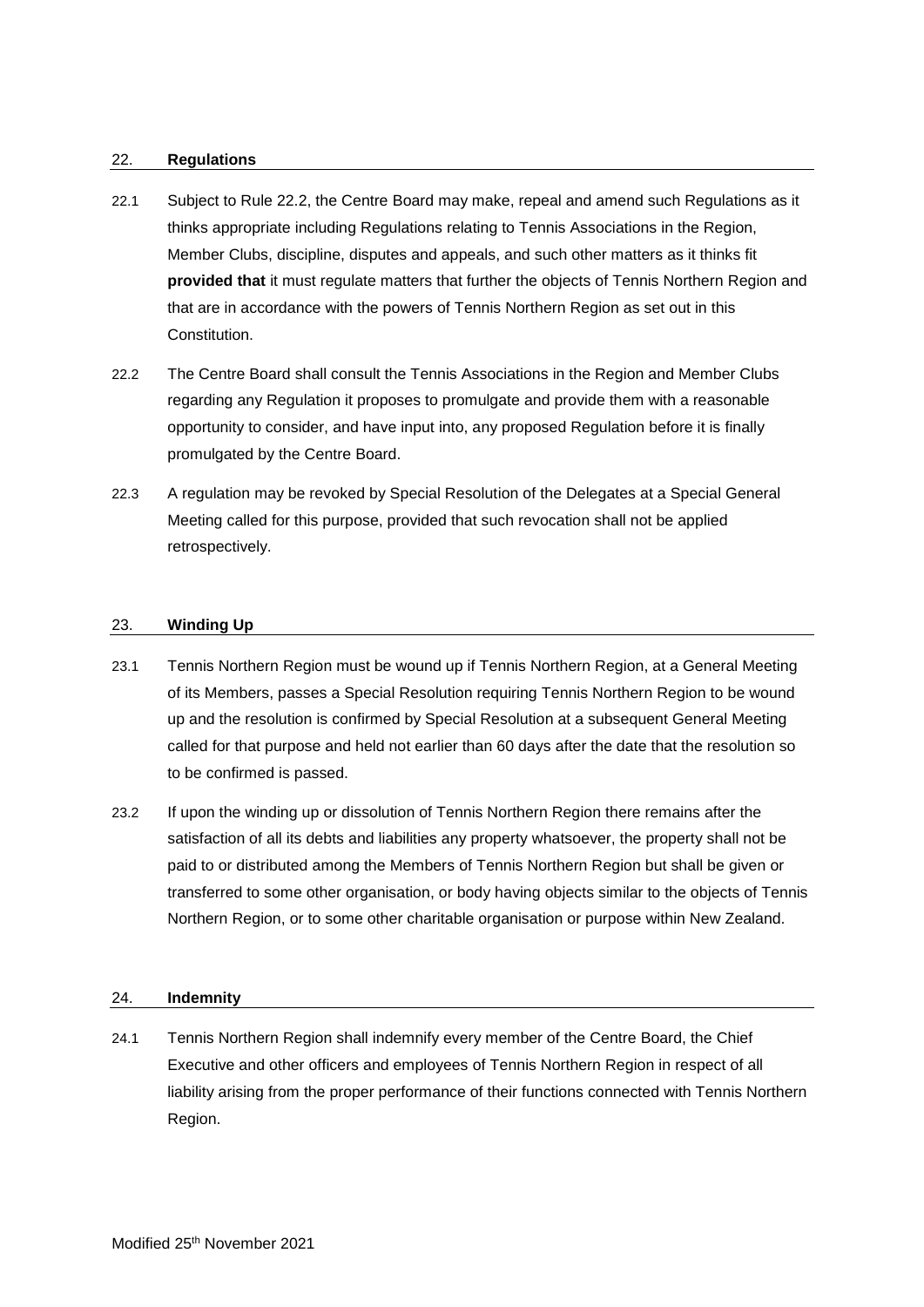#### 25. **Interpretation**

25.1 **Definitions:** The words and phrases used in this Constitution shall mean as follows:

**the Act** means the Incorporated Societies Act 1908, including any amendments to it.

**Affiliate** means a Member of Tennis NZ as specified in the Tennis NZ Constitution.

**AGM** means the Annual General Meeting of Tennis Northern Region.

**Appointed Centre Board Member** means a Centre Board Member appointed under Rule 13.4.

**Association** has the same meaning as **Tennis Association**

**Association Agreement** means a written agreement entered into between the Centre Board and a Tennis Association in the Region that wishes to be a Member of Tennis Northern Region that sets out the basis on which the Association will be a member of, relate to, and function with Tennis Northern Region, in accordance with the Tennis NZ Transitional Regulations.

**Association Area** means the geographical area in the Region in which the Association functions as described in the Association Agreement.

**Centre Board** means the Centre Board of Directors of Tennis Northern Region appointed and elected under Rule 13.

**Centre Board Member** means a member of the Centre Board including Elected Centre Board Members and Appointed Centre Board Members.

**Chairperson** means the chairperson of the Centre Board determined under Rule 13.14.

**Chief Executive** means the Chief Executive of Tennis Northern Region appointed under Rule 14.

**Delegate** means a person elected or appointed to represent a Member Club as specified in Rule 15.14.

**Elected Centre Board Member** means a Centre Board Member elected under Rule 13.5.

**GAAP** means generally accepted accounting practices.

**General Meeting** means an AGM or a SGM.

**Intellectual Property** means all rights or goodwill in copyright, names, trade marks (or signs), devices, logos, designs, patents or service marks relating to Tennis Northern Region or any event, tournament or any competition or tennis activity or programme of or conducted, promoted or administered by Tennis Northern Region.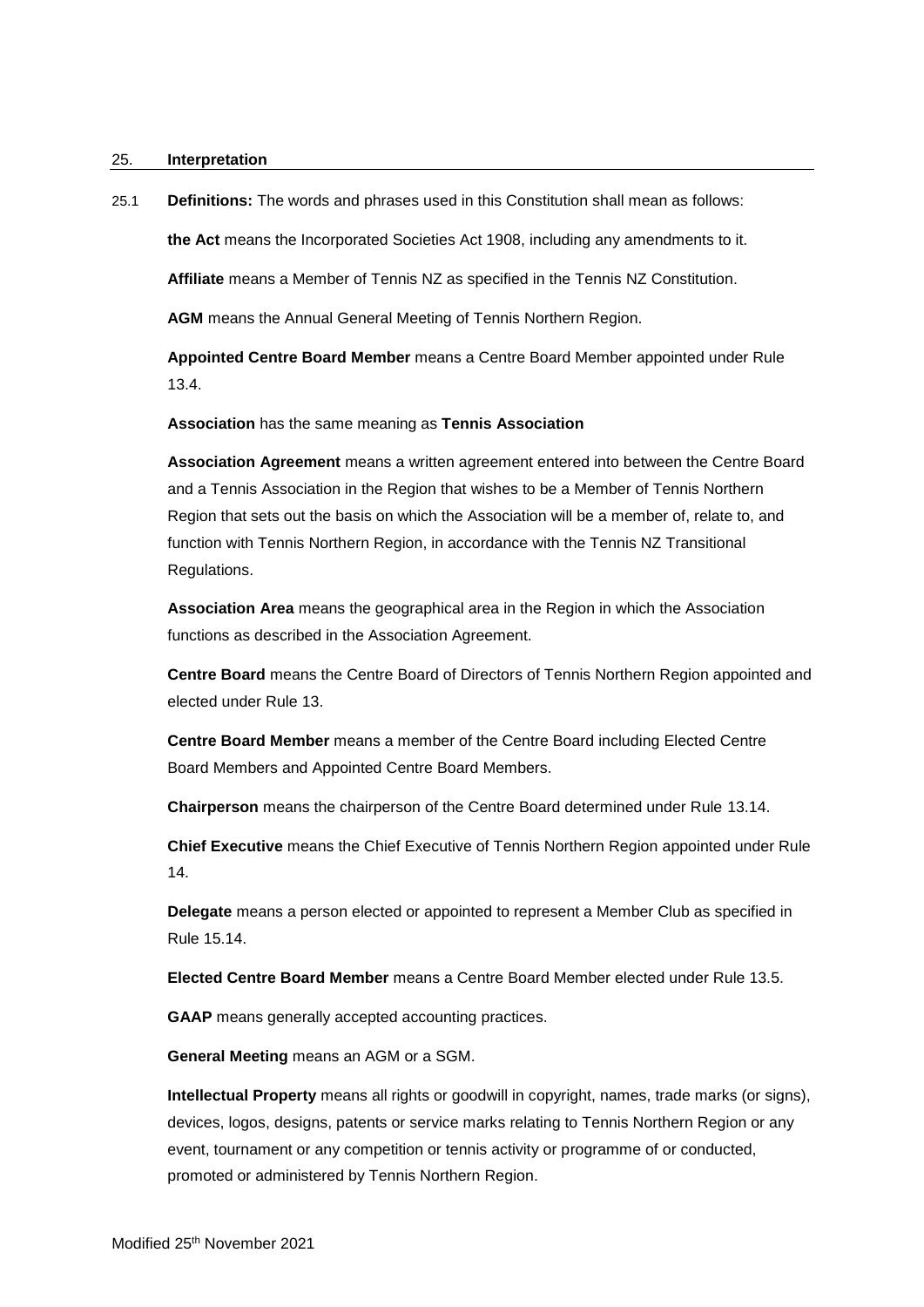**ITF** means the International Tennis Federation Limited.

**Life Member** means a person who has been granted life membership of Tennis Northern Region under Rule 7.

**Member** means and includes all classes of members of Tennis Northern Region as specified in Rule 4.

**Member Club** means a tennis club that is a member of Tennis Northern Region.

**Northland Tennis** means Tennis Northland Incorporated.

**Ordinary Resolution** means a resolution passed by a majority of votes properly cast.

**Patron** means the person who is appointed patron of Tennis Northern Region under Rule 12.

**Region** means the geographical area determined by Order in Council (and notified in the New Zealand Gazette) comprising of, and/or as described in the relevant Plans of, the Far North District Council, Kaipara District Council, Whangarei District Council, Rodney District Council, and the North Shore City Council, and as amended from time to time.

**Regional Centre** means a Centre established under the Tennis NZ Constitution which has certain powers and functions as delegated under it and unless specified otherwise includes Tennis Northern Region.

**Regional Sports Trust** means one of the 17 charitable trusts registered in New Zealand, known as regional sports trusts, which deliver programmes and activities that seek to increase the level of physical activity of people living in the region, and include the regional sports trusts in the Region known as Sport Northland and Sport North Harbour.

**Register of Members** means the register in which details of Members are held by Tennis NZ and Tennis Northern Region as specified in Rule 10.

**Regulations** means the regulations of Tennis Northern Region established and amended from time to time by the Centre Board.

**Rules** means these rules and "Rule" shall have a corresponding meaning.

**Rules of Tennis** means the rules of the game of tennis as determined and published by the ITF.

**SGM** means a Special General Meeting.

**Special Resolution** means a resolution passed by two thirds of the votes cast.

**Tennis Association** ,also referred to as an **Association**, means an association that as at 1 December 2006 was a member of Tennis NZ as a District Association (as defined in the previous constitution of Tennis NZ), and for avoidance of doubt expressly excludes Affiliates.